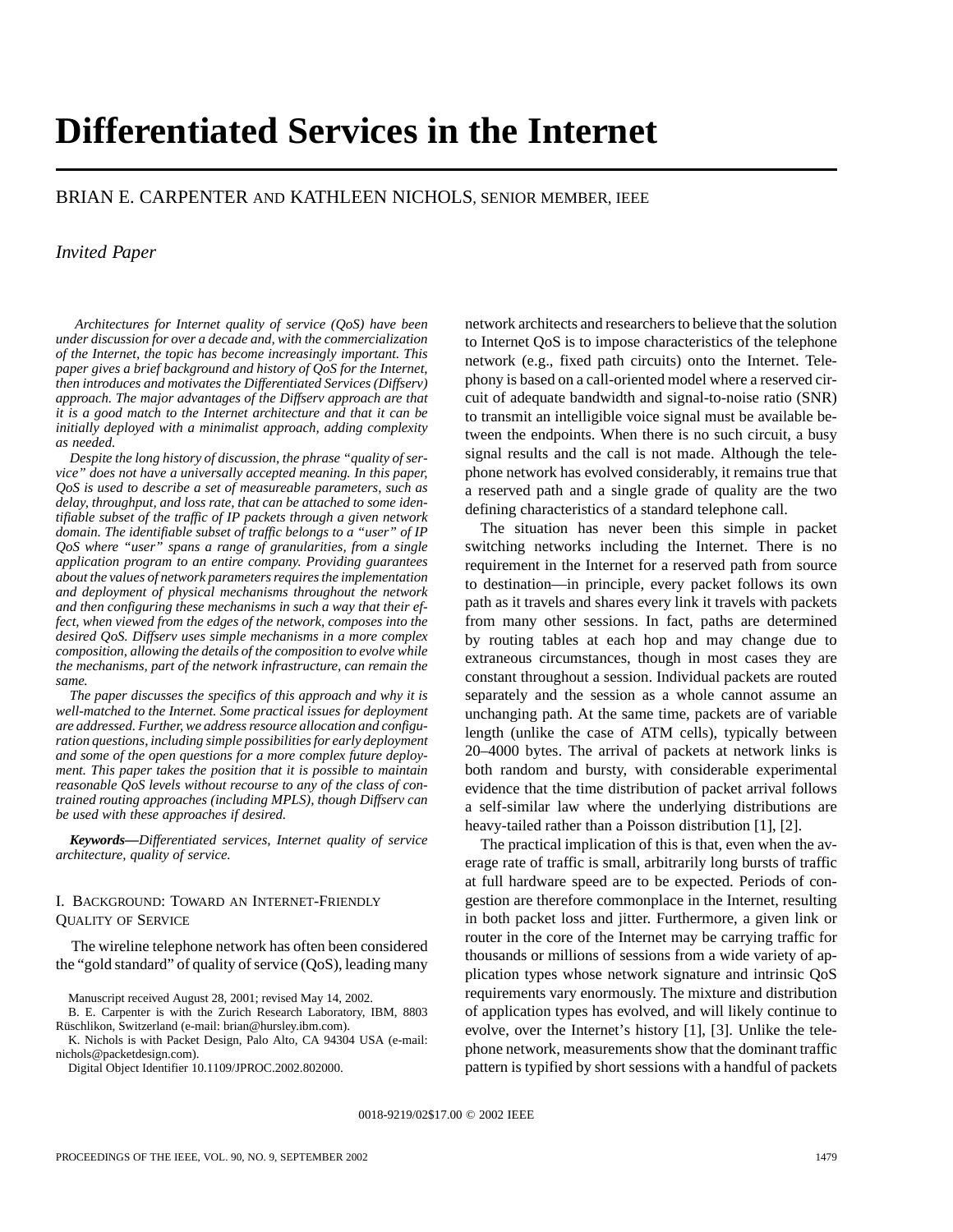in each direction. Thus, an Internet flow, in general, cannot be characterized as a "call" where substantial setup costs are acceptable due to the length of the call. On the contrary, setup costs need to be minimized or eliminated. In summary, the Internet has no standard QoS requirement and no analytically tractable (e.g., Poisson) traffic model.

Today's Internet comprises a complex interconnection of network domains, some under the same administrative entities, some under different administrative entities. Currently, most of these network domains have more capacity available at their interiors and more limited capacity at their borders, but this is neither universally true nor can this be expected to persist indefinitely. The history of the Internet has encompassed many changes in traffic characteristics and applications, in link bandwidths and utilizations, in the number of connected network domains and their degree of connection, and in the administrative complexity of the the Internet. The Internet has survived this history of change by staying true to the original principles that kept it scalable [4], [5].

These "facts of life" for the Internet necessitate very different approaches to its architecture, including implementing a quality of service, than the lessons of classic telephony would dictate. Thus, approaches rooted in the intuitions and science of telephony networks do not, in general, apply to the Internet.

#### *A. Previous Approaches: Missing the Mark*

Since the problem is as old as the concept of packet switching, it is not surprising that there have been earlier attempts to solve it. Three approaches will be mentioned briefly here: 1) IP precedence and type of service; 2) Internet stream protocol (ST); and 3) integrated services.

*IP Precedence and Type of Service:* In the original design of IP [33], a byte known as the "type of service (TOS) octet" was reserved in the header of every packet. This was defined to contain two important fields: a three-bit "precedence" value and three TOS bits. The precedence was intended as a simple priority marker, where priority 0 got the worst treatment and priority 7 got the best. The type of service bits were used for a different approach, with different bits identified as "low delay," "high throughput," and "high reliability."

Unfortunately, there was no architectural framework in which to employ the type of service octet and thus no explanation of how these properties could be implemented across a network. Later work [34] expanded these definitions, but still without an architectural framework. In practice, although some software exists that sets these bits, the TOS bits have been of little use and generally ignored. IP precedence has had very limited use. Deployments have been confined to small numbers of domains in implementations that have been *ad hoc*, experimental, and often anecdotal. A well-known practice is the use of high precedence in some network domains for routing updates, but it is not clear how widely deployed this capability is.

*ST:* The Internet stream protocol, known as ST [35], was an attempt to accommodate real-time traffic streams in parallel with TCP/IP traffic by adding a second connection-oriented network protocol in parallel with IP. This has failed to grow outside a limited experimental community, since the intended applications have had very limited use in the Internet, and the implementation is stateful and not well-tuned to the Internet's administrative hierarchy.

*Integrated Services (IntServ):* This is a major effort within the Internet Engineering Task Force (IETF) to specify a mechanism for supporting end-to-end sessions across the Internet that require a specific QoS (such as a given peak capacity and transmission delay). The IntServ model [36] requires a module in every IP router along the path that reserves resources for each session and then ensures that each data packet in transit is checked to see what resources it is entitled to receive. The reservations are requested using a specially designed resource reservation protocol known as RSVP. An important notion in IntServ is admission control, i.e., a process that refuses to admit traffic to the network when sufficient resources are not available. If the RSVP request fails, the session will not start (or will do so in a degraded mode). Integrated Services (IntServ) also has the notion of traffic conformance at the input to the network; packets will be spaced out in time in such a way as to correspond to the resources reserved by RSVP.

IntServ has attractions but two obvious disadvantages. One is that it requires major new software or firmware in both the forwarding and control of all routers along the network path concerned. The other is that, if it were to be used on major ISP trunk connections, carrying millions of packets per second, the overhead per packet of implementing the necessary checks and resource management is widely believed to be unacceptable. IntServ's fundamental unit is the "flow," similar to the "call" of telephony networks, though, as noted above, the typical "flow" of the Internet looks nothing like a call and is not long enough to justify substantial setup costs. Second, in IntServ, autonomous system or provider boundaries are essentially invisible. IntServ expects reservation state to cross administrative boundaries without pain or challenge. This is an unrealistic business model and offers the potential for denial of service. In fact, this disregard for the administrative boundaries of networks flaws all four approaches listed above. Third, the forwarding path packet treatments required by IntServ have been highly influenced by theoretical results, rather than what is implementable efficiently at high speeds. For these reasons, it is expected that IntServ and RSVP will initially be limited to campus and small corporate networks [37].

IntServ has failed to be adopted widely because its assumption of setting state in all routers along a path is nonscalable and nonworkable administratively. Further, the superposition of large numbers of streams with varying burst characteristics make it very difficult to have a sensible admission control. The failure of IntServ is largely due to its taking an approach that left behind the roots of success of IP and adopted the notion that "QoS means connections." The connection-oriented model cannot be used to bring a viable end-to-end QoS to the Internet because it assumes a "flat" model of the Internet; that is, one that is administratively ho-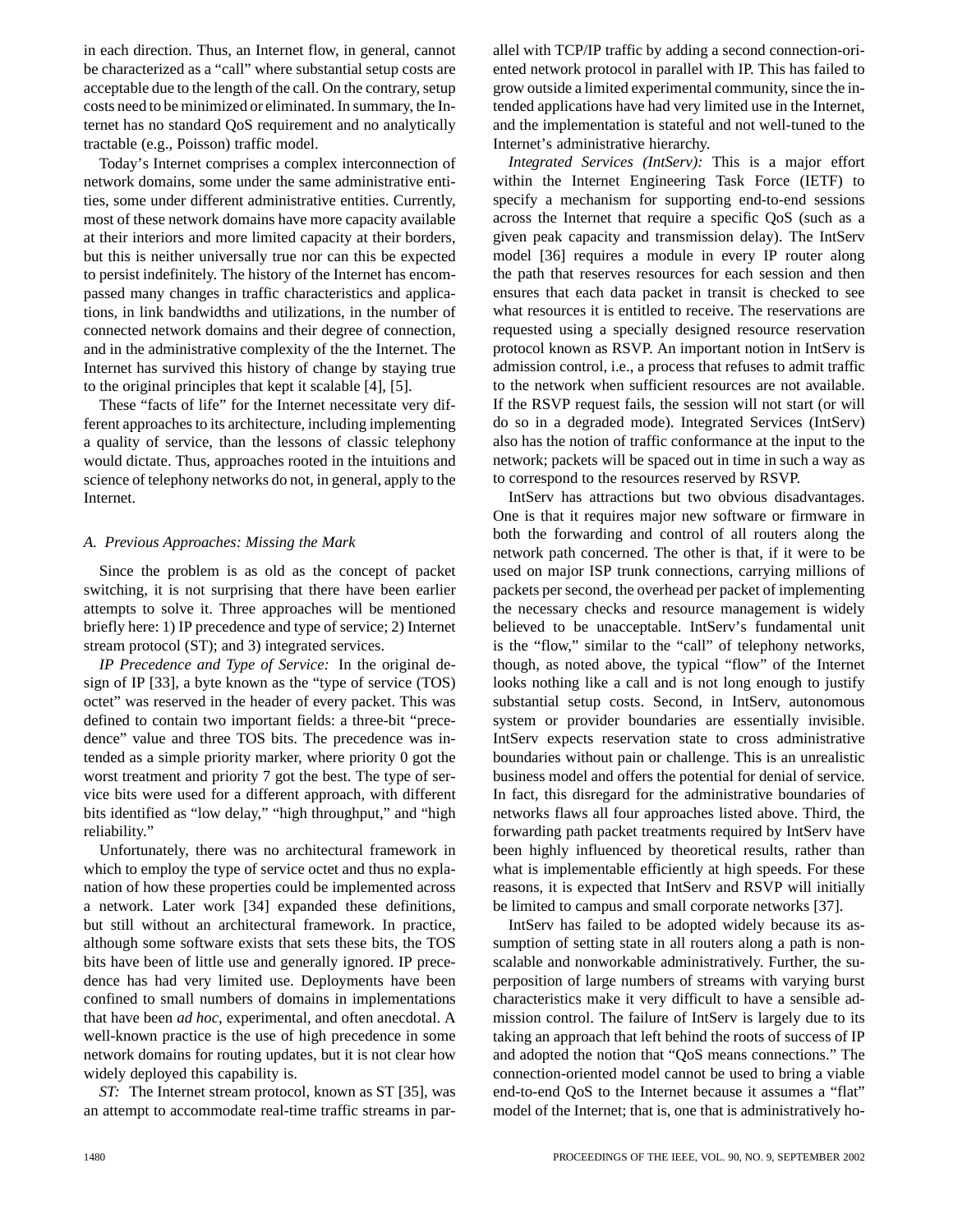mogeneous. The number of connections required to handle all the traffic of the Internet leads to a state explosion in the core routers.

## *B. A Fresh Approach*

More recently, the IETF has taken another approach, Differentiated Services (Diffserv), currently being finalized by the IETF and implemented by various vendors. Diffserv is based on an architectural framework that recognizes the relevant entity for effecting service guarantees in the Internet is the administrative domain of a single network operator (either an enterprise network, or a single ISP). Thus, the model is oriented toward edge-to-edge service across a single domain, with an appropriate service level agreement assumed to be in place at the edges of the domain. In this way, simple but effective QoS can be built from the components during early deployments and Internet-wide QoS can evolve into a more sophisticated structure as rollouts and experience increases. Internet-wide, differentiated service levels will, of necessity, require agreements between adjacent network providers. The technical part of these agreements will consist of the edge-to-edge service level to which a network provider is committed.

Also, the emphasis has been on developing QoS building blocks first rather than the services, recognizing the need for highly scaleable mechanisms with minimum impact on the data path elements of core routers that handle multigigabit links. The emphasis is on minimalist mechanisms that are useful and implementable. The Diffserv architecture also recognizes the highly variable traffic profiles encountered in the Internet. Unlike IP Precedence, it aims at "sophisticated simplicity" in which the data path mechanisms are simple to implement, but allow very rich network behaviors to be created. Unlike ST and IntServ, it avoids the creation of state information along the path of each individual traffic flow. Diffserv takes the approach that connections that are visible at the network's edge do not necessarily mean connections that are visible in the interior of the network.

In the next section, we explore the motivations for the Diffserv approach with a high-level discussion of the general considerations and constraints for QoS in IP networks. Section III describes the Diffserv approach technically and covers Diffserv in the IETF to date. Section IV covers the current working item of Diffserv in the IETF, per-domain behaviors, illustrating its importance in creating and deploying Internet-friendly QoS. Section V gives considerations for allocation and considerations for edge-to-edge services to emerge. Section VI gives some examples using Diffserv. Section VII presents our view of where we go from here.

# II. MOTIVATING DIFFSERV'S APPROACH

IP networks deliver packets with a type of service known as "best effort" with the definition "as much as possible as soon as possible." There is no quantification inherent in its definition and each packet has the same expectation of treatment as it transits a network. About a decade ago, the advent of voice and video packet traffic motivated initial attempts to bring different levels of service to packet traffic. The premise of these approaches was and is that such traffic is "more important" by some measure and should be treated accordingly. More recently, economic reasons to differentiate packet traffic have emerged; the Internet has become much more widely used and has become mission-critical to many companies. For example, to meet network service objectives, some companies have resorted to a private infrastructure. When viable methods for differentiating traffic in IP networks exist (and can be coupled with security concerns), ISPs can offer services with specific performance targets and may offer an array of services with cost linked to quality. Further, with a useful IP QoS available in the general Internet, more communications can migrate to the Internet, increasing the provider's revenue while decreasing network costs for the purchasing company (ISP customer).

## *A. Objective of QoS in IP Networks*

The objective of network QoS is to quantify the treatment a particular packet can expect as it transits a network. QoS cannot create additional bandwidth; thus, when some packets get better treatment, other packets will get worse treatment. A workable QoS architecture must provide a means for specifying performance objectives for different types of packets as well as a means of delivering on those performance objectives.

Service providers generally publish a service level agreement (SLA) for their services that includes the measurable quality levels that a customer can expect for the single class (or "best effort") traffic they currently handle. For example, [26] lists, for U.S. enterprise service, a round-trip U.S. latency of under 65 ms and a North American packet delivery of at least 99%. Such guarantees are common in today's Internet.

Enterprise networks have both similarities to and differences from the ISPs. Even where an enterprise has sufficient bandwidth that network administrators feel comfortable with one level of service for all data traffic, packet telephony works best with a different service level, one that requires relatively little bandwidth but more controlled delay variations and is robust to congestive periods of any length. Individual corporate networks sometimes want to designate different types of traffic for different types of treatments, but the specific policies desired cover a wide range.

Expected major initial applications are: 1) to distinguish traffic importance (e.g., "mission-critical" or preferred customer) within a network cloud; 2) to enable good quality voice over IP networks; and 3) to permit service providers to sell services that compete with leased line (circuit replacement).

# *B. Applications, Internet Traffic, and QoS Requirements*

There are two major ways of looking at QoS. The most obvious one is as a service that an end-user requests, either directly or indirectly, quantifiable at the end-user's machine. In this case, it's usually possible for a user to determine whether the QoS objective is being met by simple measurement. For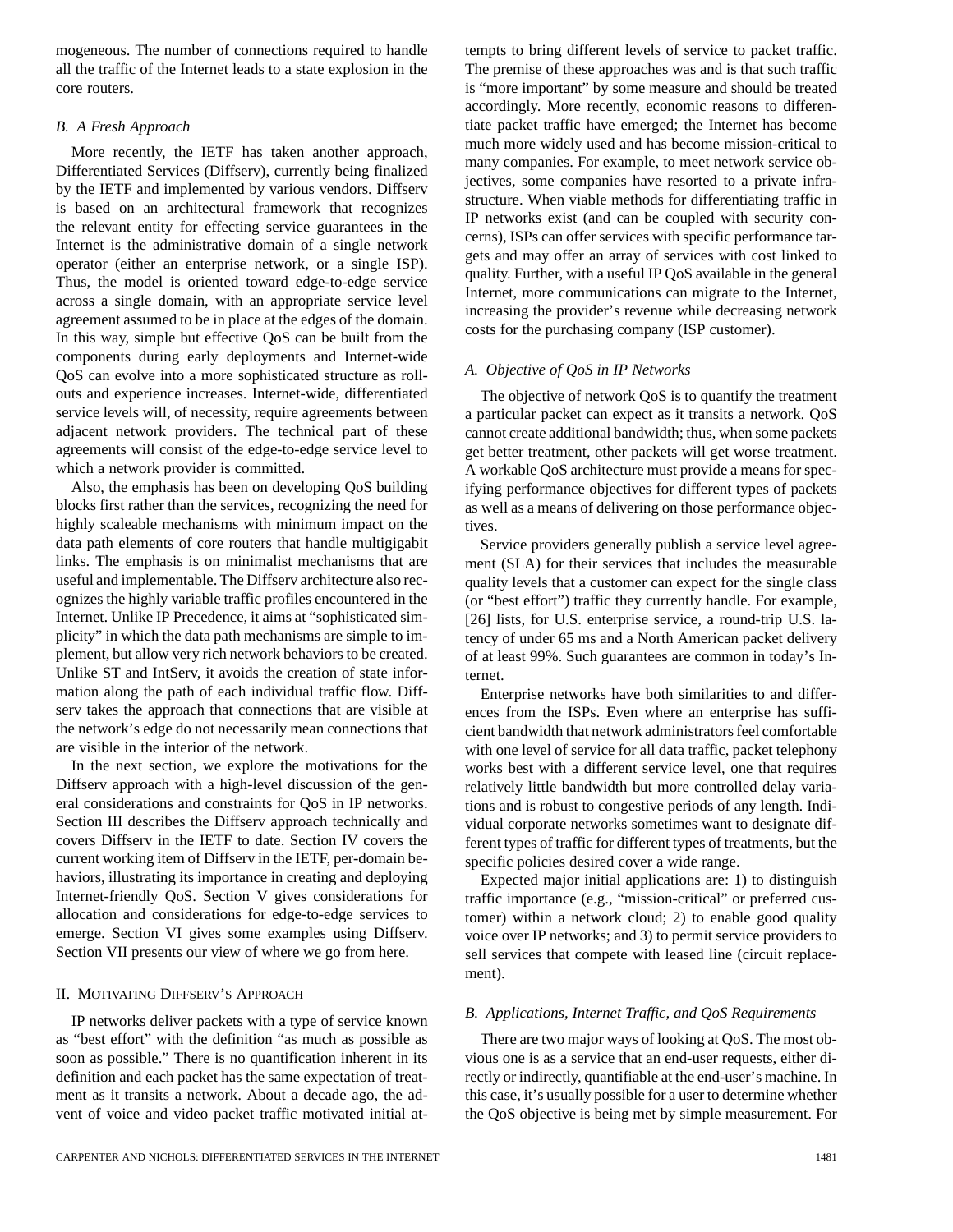example, a user initiates a voice-over-IP (VoIP) call and expects the call to be intelligible. From a human point of view, call quality is subjective but objective measures of packet rate, delay, jitter, and loss are required for an intelligible call and must be supplied by the network. For many people, the QoS problem of interest is a telephony connection or a video session between two network endpoints.

The perception that there are only some small number of specific applicaitons, e.g., voice and video, has led to unfortunate attempts to entwine a particular type of QoS with particular applications. This unnecessarily limits the usefulness and extensibility of QoS and does not fit the successful model the Internet has followed thus far. To see this, note that a fixed-bandwidth, limited-delay, low-loss QoS is not just for voice or video. Consider a case where a quantity of data, as from an experiment or a medical record, must be transferred in a certain period of time. Here QoS that delivers fixed bandwidth between two endpoints would work nicely, as long as there is a buffer at the rate mismatch point.<sup>1</sup> QoS levels should not be intimately bound with applications through architectural design, though the policy of a particular network may express some such entwinement.

The second way of looking at QoS is from the network administrator's point of view. In this case, there are administrative objectives for different types of traffic that may not be quantifiably apparent to an end-user, but can be stated in objective criteria that are observable by the network administrator. For example, "in the presence of congestion, at least 1 Mb/s will be available to data traffic from the Customer Service department" or, "regardless of network load, VoIP traffic up to 200 k/s will get priority through all network nodes." Despite its usual association with "better service," QoS can be used by network administrators to limit certain kinds of traffic in a network. This view of QoS provides means for network administrators to set network traffic objectives based on more complex and administratively important traffic differentiators than application type. Although compliance to those set targets may not be easily measurable with today's network tools, more tools should become available as the means to do the traffic engineering become available.

The intrinsic traffic characteristics and requirements of individual applications vary enormously. Some sessions may be long-lived telnet logins with very little traffic, but needing rapid interactive response. Some may be FTP sessions with bursts of kilobytes or megabytes at the speed of a disk drive. Some may be audio or video streams, with fixed bit rates and no way to slow down or retransmit. Some may be HTTP transactions, which typically go to the expense of opening a transport session for the sake of transmitting a handful of packets between a browser and server. Currently, the dominant traffic pattern is typified by the latter case: short sessions with a handful of packets in each direction. Thus, an Internet flow, in general, cannot be characterized as a "call" where substantial setup costs are acceptable due to the length of the call [3], [6]. On the contrary, setup costs need to be minimized or eliminated; telephony style signalling would be useless for the majority of "sessions" in the Internet.

QoS approaches have been proposed that attempt to leverage the congestion controls of the Transmission Control Protocol (TCP) currently used by nearly all Internet traffic. Unfortunately, not all applications can reasonably make use of TCP with its elastic response to congestion. Further, TCP's congestion controls can be inappropriate for short transactions (despite which it is used for even the shortest HTTP GET command) and for remote procedure calls or simple command/response usage. Also, it is virtually useless for real-time applications such as IP telephony or video streaming. Thus, command/response applications and streaming tend to be built on top of UDP, RTP, or recently SCTP.

In practice, real-time protocols built over UDP work quite badly when the network is congested: packets are lost, words in a phone call are lost, videos freeze, and so on. At exactly the same time, the same user may observe email being successfully transferred and Web pages loading, if slowly, due to TCP's elastic response. It is not necessary for the network's long-term utilization to be high for this to occur; the traffic burstiness mentioned above can lead to congestive incidents even when average traffic is modest. Thus, we have a mix of traffic with differentiated characteristics, yet every router in the network is treating all packets in the same way.

This situation may lead Internet service providers (ISPs) to identify a requirement to treat traffic from (or to) different subscribers according to a specified policy. In the absence of other contractual agreements, all subscribers might expect to receive a "fair share" of the available resources, but this is not guaranteed by standard TCP behavior. A network QoS-based solution might be to enforce some kind of "equal access" under congestion. In another scenario, Company *A* does not want its overnight file transfers to be held up by those for Company *B*. Alternatively, Company *X* may be prepared to pay more for Web hosting than Company *Y*, but certainly expects its web pages to be served up faster as a result. Another possibility is that an ISP wants to offer two grades of service to its domestic subscribers, with two different price levels and two different typical response times or throughput targets.

Some of these requirements can be partially met by reserving bandwidth for individual subscribers, perhaps in the form of a virtual private network. This would allow all of Company *A*'s intracompany traffic to be isolated from other traffic. But this isolation does nothing in itself to guarantee QoS, does nothing to separate Company *A*'s voice traffic from its file transfer traffic, and does nothing to assist company *A*'s response time for Web hits from the public Internet. A method of differentiating traffic at any and every point in the Internet seems to be called for. Needless to say, it must scale up to the future multibillion node Internet, be globally deployable, and be manageable by network operators.

*An Illustrative Example:* To make this more concrete, we consider a specific simplified example. If all traffic was telephony, a network designer would know that each call re-

<sup>1</sup>Early attempts at this type of QoS simply policed the data traffic to the constant fixed bandwidth rate with disastrous results for the Internet's typical "elastic" traffic [7], [8].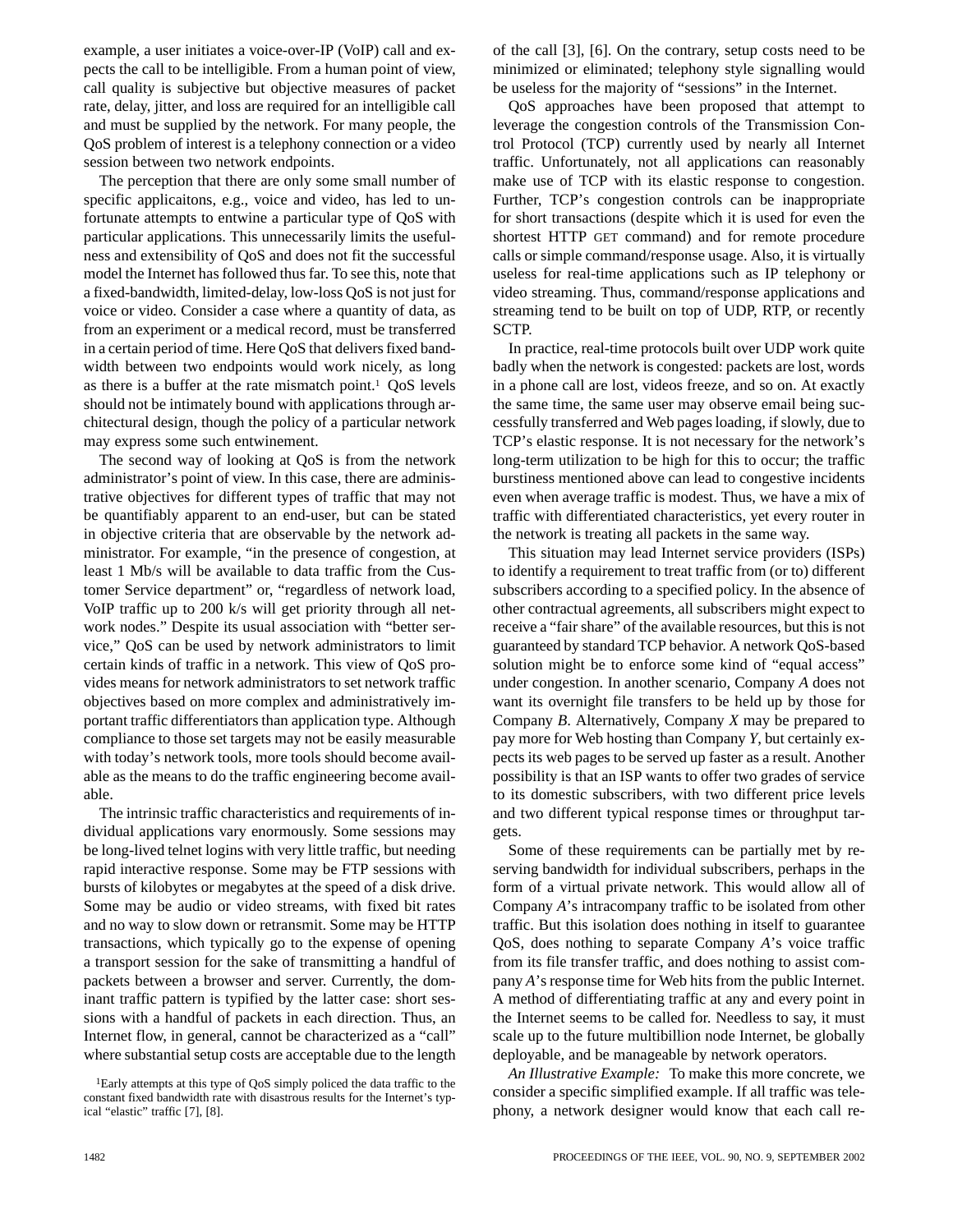quired, for example, 64 kb/s of capacity and that no more than  $N$  calls could pass through a given path on the network, where  $N = (path capacity in kb/s)/64$ .

Each call sends packets adding up to 64 kb/s in real time.<sup>2</sup> In such a network, it would be easy to compute the necessary capacity and to compute the maximum delay any voice packet could experience. "Maximum delay" in this case can be a high probability upper bound rather than an absolute maximum, as long as the degree of confidence matches the voice packet loss that is tolerable.

If all traffic were overnight file transfers, the situation would be different. The total number of transfers, the disk speeds at each end-point, and the size of the files to be transferred would be unknown. No individual transfer would be especially urgent, but lost packets would have to be retransmitted to avoid file corruption.

In this case, the file transfers will run on top of TCP, which has two important characteristics: when packets are lost due to congestion, they will be retransmitted in due course; and when the network is congested, dropped packets signal each instance of TCP to slow down accordingly, to avoid taking more than a fair share of the total capacity.

Now consider what happens when these two types of applications (telephony and file transfer) are mixed together in the same part of the network. Regardless of congestion and loss, the telephony traffic will preserve its transmission rate at  $64N$  kb/s. The file transfer traffic will experience congestion and packet loss and will slow down in an attempt to share the available capacity fairly. Since the telephony traffic cannot slow down, it will obtain an unfair share of the capacity, but will still experience high loss and thus poor voice quality, in part due to jitter or buffer delay variability.

As indicated, this is a simplified example. Not all TCP traffic is bulk file transfer, and not all real-time traffic is telephony with a standard bit rate. The real traffic mix is much more complex, with a wide variety of QoS characteristics and requirements. Nevertheless, even the simple example shows that if unconditioned TCP-like traffic (i.e., traffic that slows down in the face of congestion) is mixed in with real-time traffic that keeps going despite congestion, both sides lose.

*Summary:* Thinking of QoS in a single way or for a single application is the wrong approach. Although voice and video can benefit from and take advantage of QoS, both applications work in the best-effort Internet and whether QoS is required should be the user's decision based on perceived cost benefit. For example, a university student may be willing to use a standard Internet quality for a voice-over-IP call, taking a quality hit in order to incur no cost. The university president, however, will want a high-quality for voice-over-IP call to major contributors and is likely to have the budget to pay for it. Furthermore, though file transfers are thought of as not needing QoS, it again depends on the objectives of the users. The types of applications and the uses of current applications in the Internet have changed over time. IP QoS should provide a general means to solve problems, not unlike IP itself

solving the general problem of moving packets. Thus. no assumptions should be made about what type of traffic will require "better" or "worse" treatment; instead, the focus is on building a framework where it is possible to deliver different treatment to different types of traffic, where the type of traffic can be determined in a flexible manner.

#### *C. Control of Network QoS Resources*

QoS in a network provides a means for giving some packets better treatment than others; packet treatment should not tie particular applications to particular levels of QoS. This leads us to the question of who decides which packets get a specific type of QoS. One possibility is to let end-users mark their own packets to decide what gets the best QoS. Although this has an advantage in that one presumes a user knows what is "most important," it is clearly infeasible since the user's desires might not reflect the desires of the organization that pays for the network, and the end-user does not have a way of knowing if the current network use pattern can handle additional packets of that QoS level or not. Further, an end-user may not know what kind of QoS is appropriate for, say, a voice call versus a file transfer. At the very least, a method of requesting service and granting or denying it must be in place. Some agent should be in the network to implement the granted service. A variety of approaches may be used to handle the requests for service and then to configure the network agent.

QoS must be allocated to reflect the policies and priorities of the organization that is footing the bill for the network resources that are allocated. Each new request for QoS must be evaluated in light of both policy and current allocation so the the expected QoS levels are achieved. QoS must reflect the local policy. It must be possible to reflect the hierarchy of organizational policies in the way that QoS gets allocated.

The Internet and its component networks are made up of independently administered entities or domains, often referred to as "clouds" and drawn as such in diagrams. Clouds may be different domains or regions within a domain that require different treatment. Thus, the structure of IP networks reflects an organizational hierarchy directly related to who has control over the resources of the equipment contained within each cloud. This is discussed further in several later sections.

Network resources, like any other resource of an organization, from office space to paper clips, is allocated according to policy, on a long-term basis, and availability, which may be on a shorter term basis. Although the discussions that go into decisions about resource allocation may be complex, there are usually some simple rules about matching people with space in an organization. These rules are usually recorded somewhere. When a decision is required, as when a new person is hired or a department moves, both the rules and the current availability must be consulted before individuals are assigned to specific spaces. The person doing the space assignment may have nothing to do with the policy process for who gets what kind of space and may not even work for the same administrative suborganization as either the decision-makers or the persons being assigned to spaces, but can

<sup>2</sup>There is of course an optimization available of not transmitting silent packets, but this does not change the argument.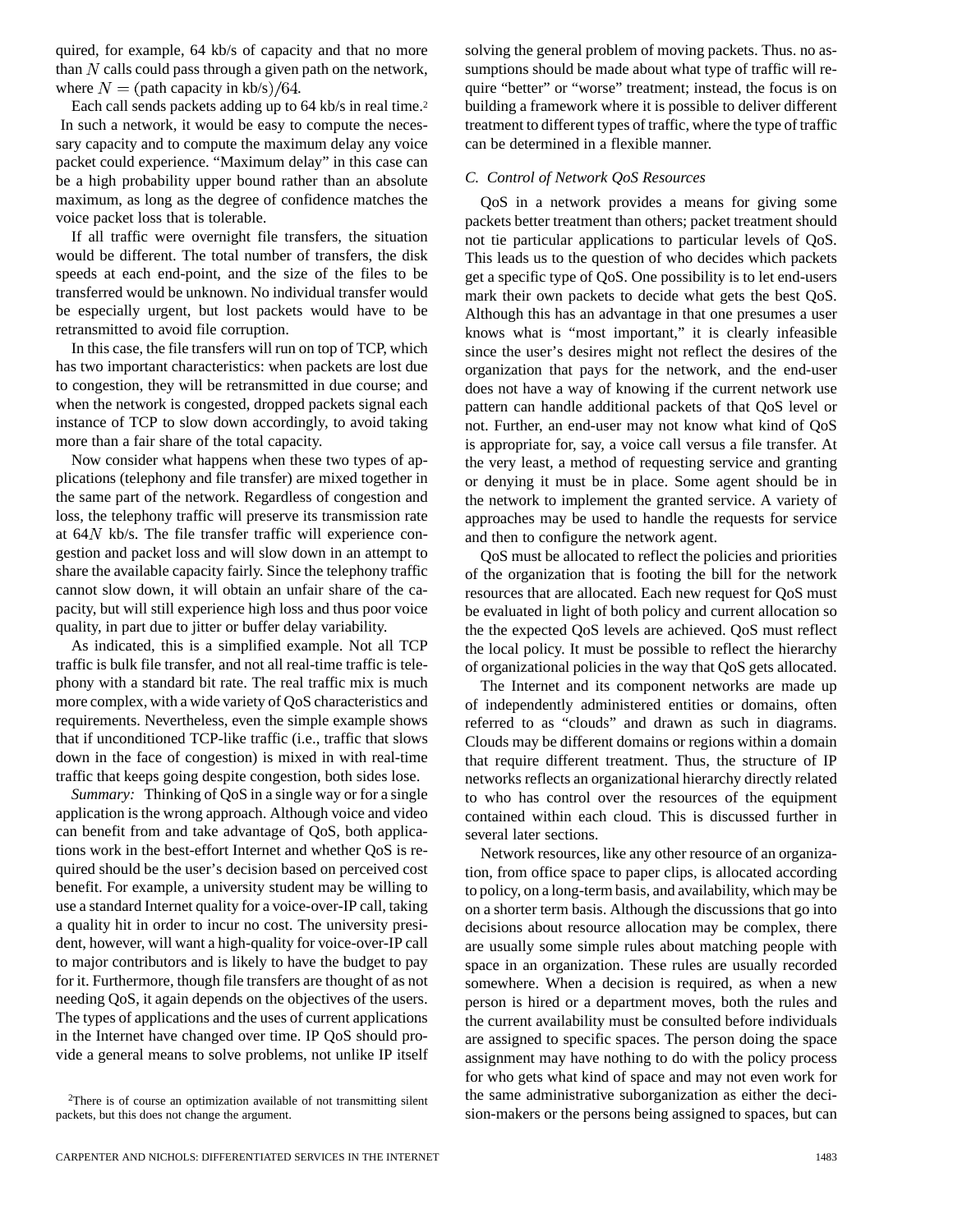simply follow a set of written rules and check for current availability to come up with a decision on a particular request and an assignment of person to space.

## *D. Basic Mechanisms for the Forwarding Path*

To give different packets different treatment, the network infrastructure must be capable of distinguishing between packets through means of classification, enqueueing packets separately as a result of the classification, scheduling packet queues to implement the differential treatment, as well as providing means for measuring, monitoring, and conditioning packet streams to meet requirements of different QoS levels. These can all be realized through the implementation of mechanisms in the packet forwarding path.

There are many packet flows that require different QoS treatment, but the number of ways in which a packet can be treated in the forwarding path is limited. Aggregating individual flows according to their common packet forwarding treatment leads to a reduction of state and complexity. The cost for this is that the rules of aggregation must be explicit and must lead to sensible behaviors for both aggregates and the individual flows that compose them. This problem is greatly simplified if the type of QoS offered to individual flows aggregates easily.

The need for QoS to work on high-speed forwarding paths necessitates that all mechanisms in the forwarding path be amenable to high-speed implementation. Furthermore, the mechanisms of the forwarding path must be easily composable without causing unintended problems. This argues in favor of both flexibility and simplicity.

# *E. Building End-to-End Services in an "Edge-to-Edge" Internet*

Access to QoS must be allocated at the local level, following the lines of administrative control. This approach is a good match for each independent network of the Internet, but the ultimate goal is to provide end-to-end cross-domain QoS. One domain cannot reasonably allocate another domains's resources, so we expect solutions will follow and extend existing settlement models.

One approach to end-to-end QoS has been a connectionor call- oriented approach. Here a particular path is set up between the endpoints of a data conversation and the resources are reserved *along this path*. If resources are not available along the entire path, the connection is refused. This is the circuit- switched telephony approach and there are those who believe it should be applied to IP networks. We argue that it is the *wrong* approach: it does not fit the Internet which is not a "flat" (homogeneous) network in any sense. In particular, it is not administratively homogeneous. Connections tie up resources, require state for every connection, have signaling overhead for every connection, and are not incrementally deployable or scalable. This violates every principle that IP networking was built on and which has led to its success.

If not connections, then what? An Internet-friendly approach takes into account that networks are composed of administratively and technologically diverse clouds. While

resource allocation decisions are made within each cloud, what matters outside the cloud is only the behavior across borders with immediate neighbors. Packet traffic is classified into traffic aggregates based on local rules and the traffic aggregate characteristics are checked at the network boundaries. Where we cross a boundary, some rules are needed about what we accept from outside and what we can send outside. Network boundaries get "programmed" with these rules governing what enters or leaves (e.g., what gets sent, what gets received, and what gets refused). If each cloud has classified all of its QoS requests into a small number of differentially forwarded aggregates, packet traffic crossing the boundaries need only be classified, monitored, and measured on this small number of aggregates, thus only a small amount of state is necessary. This approach moves almost all the work to cloud boundaries and only keeps state pertaining to the flow of packets between any two clouds (bilateral agreements), thus it is much more scalable and amenable to local policy control and to keeping local policy opaque to rest of the outside world.

Complexity can be further reduced and earlier and incremental deployment facilitated by noting that aggregation can eliminate the need for signalling; the intradomain and bilateral nature means that having a uniform signaling protocol is not necessary for a wide range of useful quality of service. The task of allocation is complex and still "under construction," though simple roll-out is possible. The local control and bilateral agreement structure allows us to be agnostic about signaling, which will be critical in rapid and incremental deployment.

The model of building services from the bilateral agreements of "touching" networks reflects the structure of the Internet today, where end-to-end connectivity is built from the bilateral agreements between the owners of the clouds that packets traverse to reach destinations outside their originating cloud. Where clouds are part of a single organization's network, the boundary agreements are expected to be quite simple to implement. Where clouds belong to different organizations, we expect that settlement models will be extended to handle QoS.

Section III covers the reasons for a network and aggregateoriented rather than a connection-oriented model in more depth.

# *F. Quantifying QoS*

QoS must give a measurable value-add to the person who "pays" or to a "trusted proxy" of the person who pays; paying can take many forms. A user who has paid for a guaranteed 64-kb/s service can measure packets to determine if this has been delivered. An organization with particular bandwidth targets for particular classes of traffic can monitor the network to ensure that the targets are being met; however, tools for this purpose are still fairly primitive. An organization that contracts with a network service provider for specified levels of QoS must be able to monitor what QoS is actually received or must sufficiently trust the service provider to permit and believe its monitoring results. An Internet-friendly QoS should not exclude any of the possible viable models for who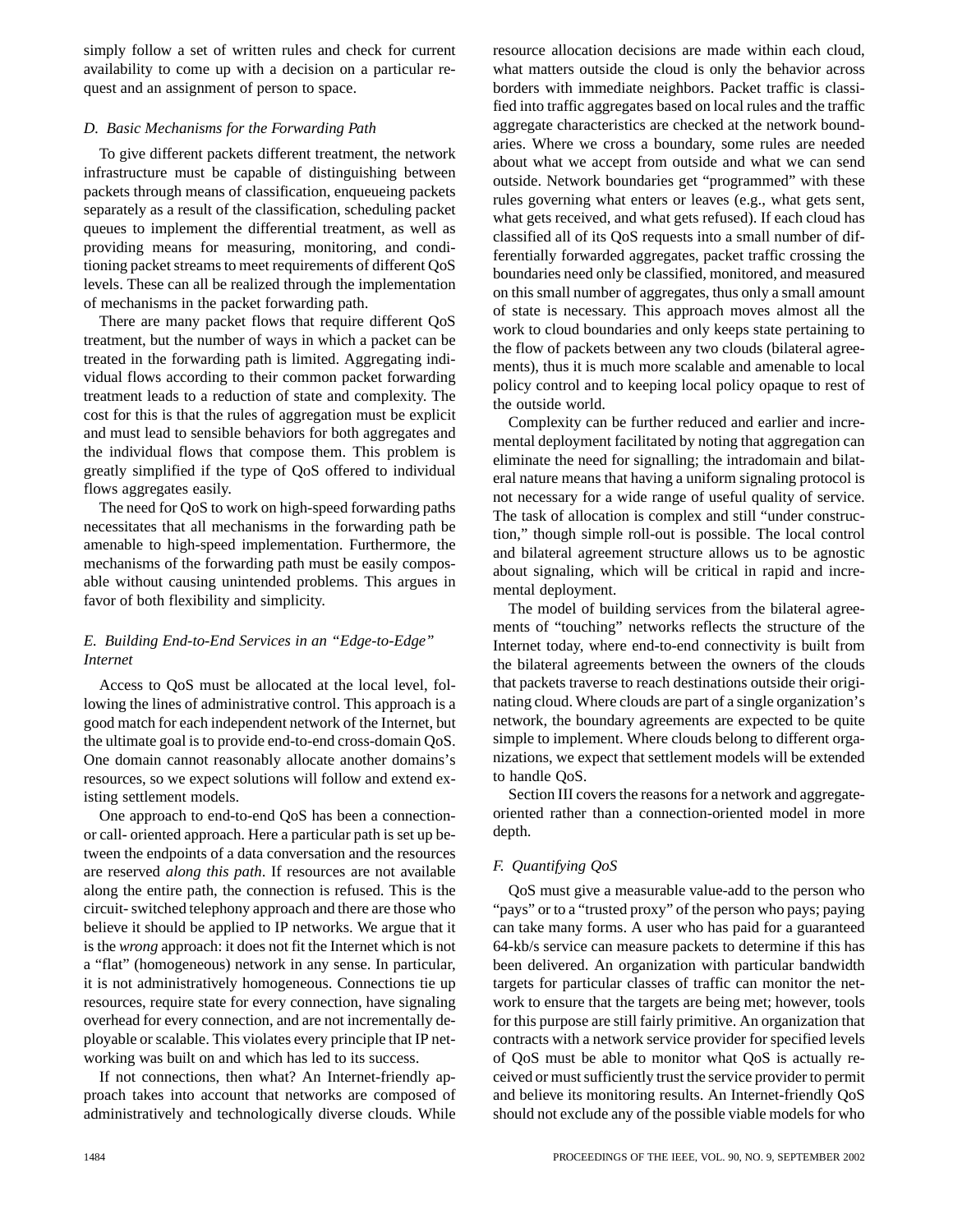

Fig. 1. Overview of Diffserv architecture.

measures QoS and how its delivery is specified. Instead, flexibility is required in addressing the range of needs.

## III. DIFFSERV: FITTING AN ARCHITECTURAL FRAMEWORK TO THE INTERNET

## *A. Differentiated Services History and a Conceptual Overview*

Two approaches to the application of simple packet marking to signal differentiated router behavior in the core of a network domain were first described by Clark and Jacobson, initially in the IRTF's End to End Research Group, and later more publicly in [8] and [9]. This was followed by a "birds of a feather" session in the April 1997 meeting of the IETF, where major users indicated a clear requirement for such a simple form of service differentiation [10]. An IETF working group, naturally named "Diffserv," was subsequently formed to develop standards for this approach; the authors are the Co-Chairs of this working group.

A common theme of this work was recognition that IP networks are composed of *clouds*, regions of relative homogeneity in terms of administrative control, technology, bandwidth. The Internet and indeed all nontrivial networks are made up of these clouds and the boundaries between them. By determining where clouds and boundaries lie, we determine where to administer resources and where control is applied to make sure that policy is enforced. Within a cloud, it is possible to take advantage of the uniformity within its boundaries by aggregating individual traffic flows (microflows) into a limited number of *traffic aggregates* that each get a distinct forwarding treatment. Within a cloud, it is sufficient to determine a packet's traffic aggregate to determine its forwarding treatment throughout the cloud, and a marking can be put into the packet to indicate its aggregate. Within a cloud, resources are allocated according to a local set of rules. The way a specific policy decision about QoS is implemented is by classifying, monitoring, marking, policing, and other conditioning of packet traffic at the boundaries of the clouds, after which packets receive uniform treatment (according to their traffic aggregate) within the cloud. Almost all of the work is confined to the borders of clouds. The rules for allocating resources should not be visible outside of a cloud, only the traffic aggregates.

Recognizing the realities of the Internet, Diffserv utilizes the traffic aggregate as its fundamental unit of traffic, rather than a flow. A 6-b field in each packet's header identifies its traffic aggregate in the center of the network and thus the forwarding treatment each packet in the aggregate will receive, regardless of which individual microflow it belongs to. This promotes maximal aggregation in the center of the network, where a small number of different forwarding treatments (per-hop behaviors) are applied to all traffic to get the required service quality. At the edge of the network, more state might be kept about packets by matching more packet fields; thus the aggregates of the interior might be made up of packets from several customers, policed and conditioned differently at the edge, but with the same expectation of forwarding treatment once past the edge. Fig. 1 shows the highlevel differentiated services architecture.

For example, all IP telephony traffic crossing a single ISP might be treated as a single aggregate or all the traffic from Customer A. Traffic is sorted into aggregates as it enters a Diffserv domain. Some aggregates may also be subject to admission control; others may not. Routers within the domain will be configured to treat each traffic aggregate differently: thus, in a domain that recognizes  $N$  aggregates, the routers will each be capable of  $N$  different forwarding behaviors (i.e., combinations of link scheduling and queue management), one appropriate for each aggregate. For example, at individual network nodes, IP telephony traffic might be scheduled with high priority, but only up to a total bandwidth of 2 Mb/s; admission control would be used to ensure that interior limit by policing entry to the aggregate at the network's edge.

The Diffserv architectural framework concentrates complexity and state (such as classification, admission control, and SLA enforcement) at the edge of the Diffserv domain, where scaling is less of an issue and only requires the core of the network to implement simple, highly scalable scheduling behaviors. The basics of Diffserv are available in Proposed Standard [11] and Informational [12] documents and have been defined for both IPv4 and IPv6.

## *B. Separation of Control and Forwarding*

The Diffserv model is based on the separation of forwarding path and control plane and on the notion that a small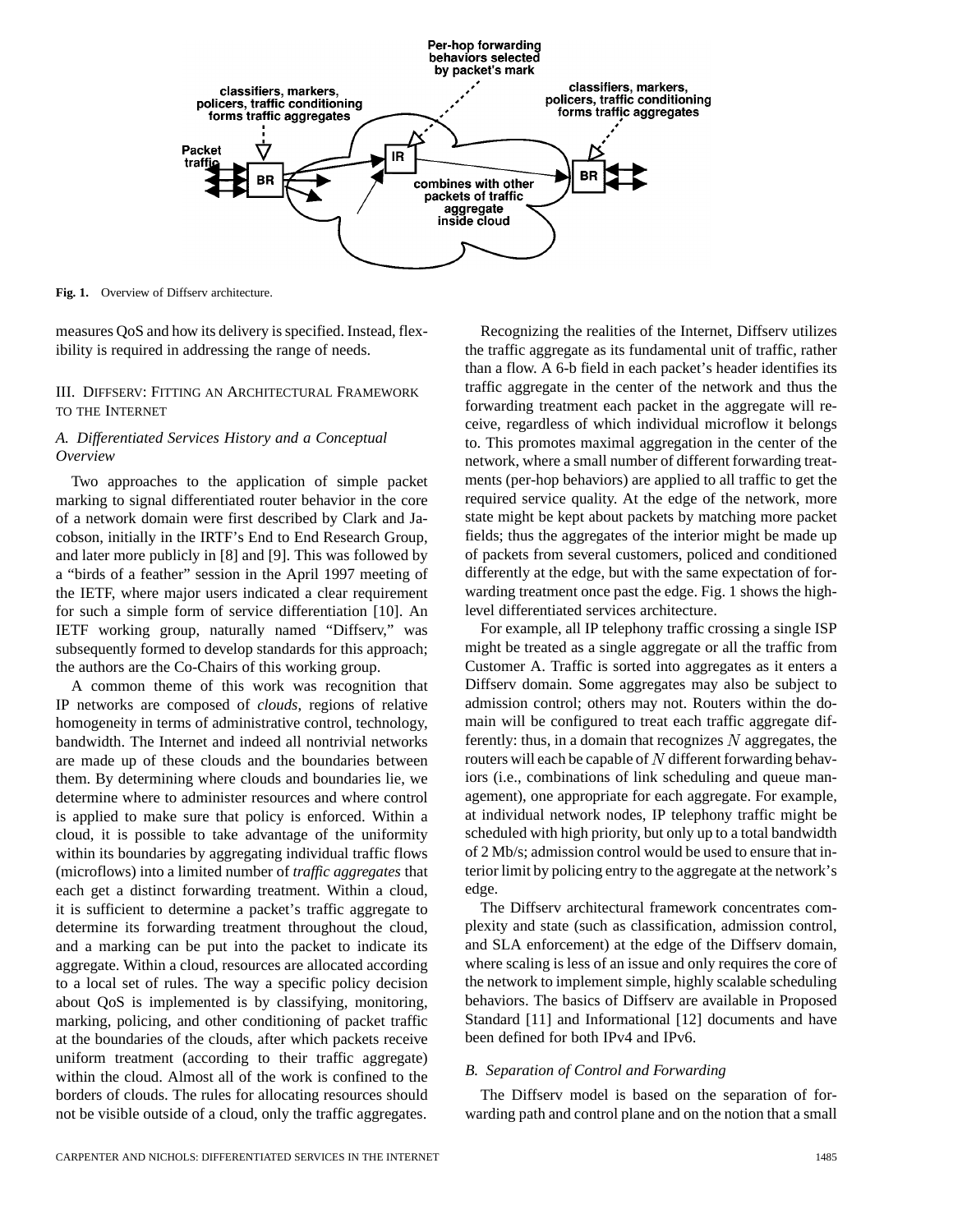

**Fig. 2.** Separation of forwarding path and background control in IP routers.

number of forwarding path primitives can be composited to create a wide range of QoS features. In IP forwarding, connectivity is achieved by the interaction of two components; the packet forwarding part and the routing part. From [1]: "[p]acket forwarding is the relatively simple task that needs to be performed on a per-packet basis as quickly as possible. Forwarding uses the packet header to find an entry in a routing table that determines the packet's output interface. Routing sets the entries in that table and may need to reflect a range of transit and other policies as well as to keep track of route failures. Routing tables are maintained as a background process to the forwarding task. Further, routing is the more complex task and it has continued to evolve over the past 20 years." Similarly, Diffserv made explicit that IP QoS can be separated into the differentiated treatment given to packets in the forwarding path and the task of configuring the parameters of the forwarding path components to allocate QoS according to policy and availablility. This approach makes it possible to rollout simple QoS via static configurations, just as the early Internet provided connectivity using static routes. Fig. 2 illustrates this separation in a router.

A *service* is a description of the overall treatment of (a subset of) a customer's traffic across a particular administrative domain, across a set of interconnected domains, or end-to-end. Within a domain, service descriptions are covered by administrative policy which is applied to the construction and concatenation of traffic aggregates. Traffic aggregates are described by a particular set of rules, represented by a configuration of classifiers, markers, policers, and shapers, in concert with a specific forwarding treatment configured in a particular way. Each TA so described has a set of quantifiable characteristics across a network cloud which might be used in the creation of a customer-visible service. Multiple services can be supported by a single forwarding treatment used in concert with a range of traffic conditioners and multiple packet "marks" might map to the same forwarding treatment.

Configuration of the rules to deliver the particular characteristics is a control plane function.

#### *C. Defining the Forwarding Path Primitives*

*Basic Requirements:* A small number of primitives can be composed to provide all the forwarding path functionality necessary. *Classification* takes apart (input) packet stream.



**Fig. 3.** Layout of the TOS octet.

*Policing* enforces that the behavior conforms to the rules governing the packet substream (by dropping, delaying, or remarking). *Marking* propagates information about the aggregate downstream. *Per-hop forwarding behaviors* are generally implemented by packet queues, their management, and the scheduling discipline that moves packets from the queue(s) to the output link. Queuing isolates one traffic stream from another. The configurable queue scheduling discipline constructs an (output) packet stream based on local policy and downstream agreements. Since QoS cannot be delivered without these forwarding path primitives being present in network equipment and their implementation in high-speed routers must follow the development cycle of custom integrated circuits, the Diffserv working group began by defining these, including the designation of a packet's Diffserv "mark."

*Diffserv's Mark:* Every IP packet carries a byte called the Type of Service (TOS) octet. In all but a few percent of today's traffic, this byte is set to zero; clearly it is an under-utilized feature of IP. In the new 128-b version 6 of IP, there is an equivalent byte called the Traffic Class octet. The first task of the Diffserv working group was to respecify this byte, defined identically for the old IPv4 and the new IPv6. This 6-b field is known as the Differentiated Services field (or DS field) and is *marked* with a specific bit-pattern called a DS codepoint (or DSCP) used to indicate how each router should treat the packet. Diffserv packets must have a suitable value in the DSCP field. To emphasize the fact that no session information needs to be stored, this treatment is known as a per-hop behavior (PHB). To be specific, the octet now is now defined as shown in Fig. 3.

The two CU bits have subsequently been allocated for explicit congestion notification.

The 6-b DS field can contain up to 64 different binary values. Most experts do not believe that 64 different PHBs will ever be needed, but the extra codepoints leave room for innovation and local operational optimizations; thus, some of the bit patterns are reserved for local or experimental use. Marking may occur in two places:

- the original source of the traffic, e.g., a web server or IP telephony gateway, marks the traffic. This has the advantage that the classifier may have explicit knowledge of the application in use and can therefore mark packets in an application-dependent way.
- a router, such as the first router the traffic encounters or the router at the customer/ISP boundary, classifies and marks the traffic. This has the advantage that no change is needed to servers, but it requires some extra "smarts" in the router. Fortunately, many routers have a very similar capability already, for use with IntServ/RSVP.

A third option, combining the advantages and disadvantages of both, is for the server to use the IntServ/RSVP model to communicate with a boundary router, but for the boundary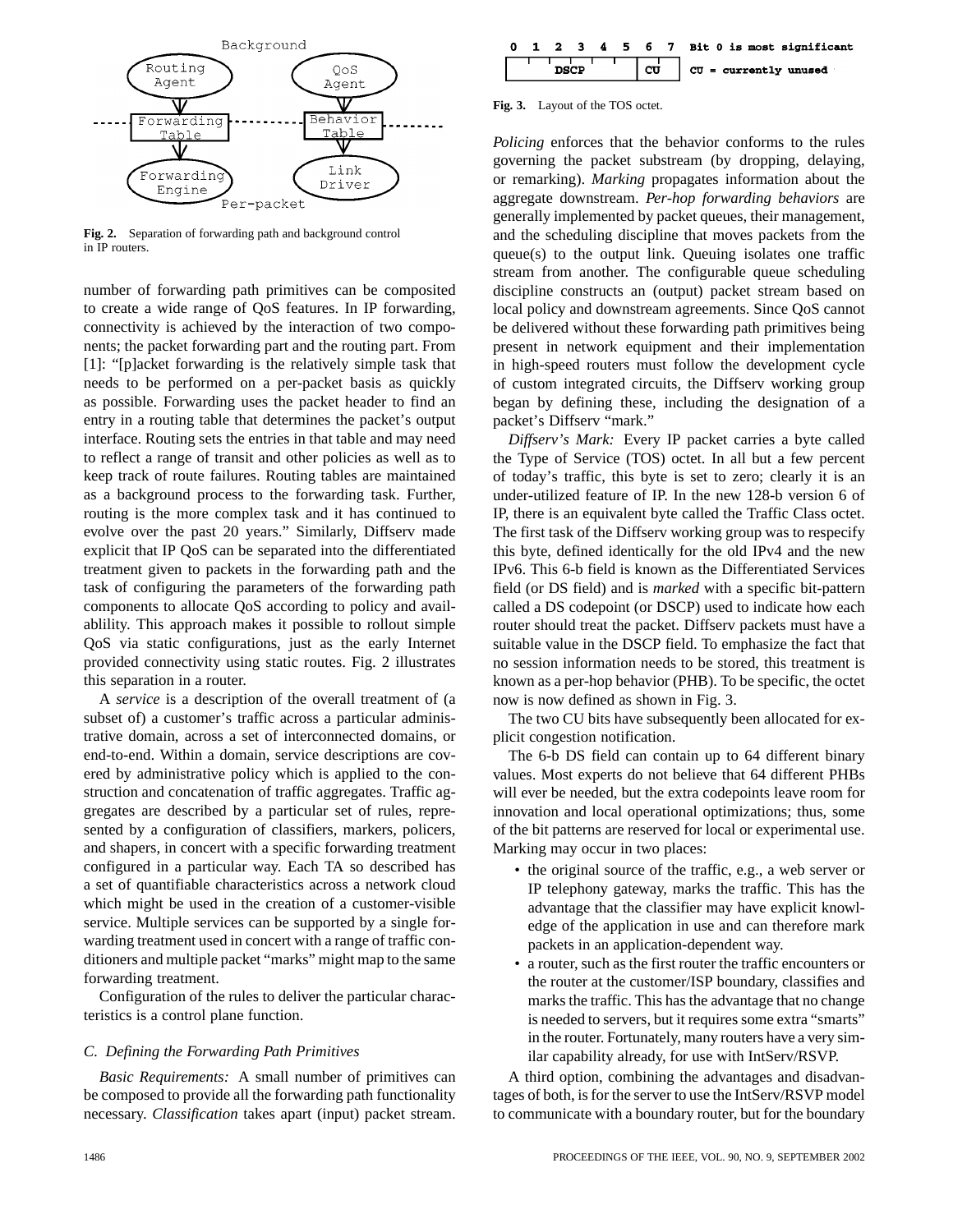router to use the Diffserv model for wide area communication across the open Internet.

*Using the Mark:* When a packet enters a router, routing logic selects its output port and the DSCP value is used to steer the packet to a specific queue or treatment at that port. The particular handling depends on the definition of the corresponding PHB. The particular PHB is configured by a network management mechanism setting up the QoS behavior table inside the router.

The Diffserv working group has taken the approach that a few fundamental PHBs should be standardized early. These should derive from some existing experience (primarily from limited deployment and experimentation with use of the IP precedence field to select forwarding behaviors) and might be implemented using a variety of specific mechanisms.The PHBs standardized so far are as follows.

- Default behavior: here the DSCP value is zero and the service to be expected is exactly today's default Internet service (i.e., with congestion and loss completely uncontrolled).
- Class selector behaviors: here seven DSCP values run from 001 000 to 111 000 and are specified to select up to seven behaviors, each of which has a higher probability of timely forwarding than its predecessor. Experts will note that the default behavior plus the class selectors exactly mirror the original eight IP Precedence values.
- Expedited Forwarding (EF) behavior: the recommended DSCP value is 101 110 and the behavior is defined as being such that the departure rate of EF traffic must equal or exceed a configurable rate. EF is intended to allow the creation of real-time services with a configured throughput rate.
- Assured Forwarding (AF) behaviors: an AF behavior actually consists of three sub-behaviors; for convenience let us call them  $AF_1$ ,  $AF_2$ , and  $AF_3$ . When the network is congested, packets marked with the DSCP for  $AF<sub>1</sub>$  have the lowest probability of being discarded by any router, and packets marked for  $AF_3$  have the highest such probability. Thus, within the AF class, differential drop probabilities are available, but otherwise the class behaves as a single PHB. The standard actually defines four independent AF classes. Quite complex service offerings can be constructed using AF behaviors, and much remains to be understood about them.

The first official IETF Diffserv document [11] defines the Default behavior and the Class Selectors. EF is defined in [13], under revision. AF is defined in [14].

*Related IETF Work:* Other fundamental documents produced by the working group include an informal model of a Diffserv-enabled router [15], a management information base for such a router [23], and a policy information base for such a router [16]. A method of identifying PHBs in interdomain protocols where DSCPs are meaningless has been defined ([38], under revision). The complex considerations for Diffserv traffic inside encrypted or unencrypted tunnels have been documented [39].

Diffserv has also stimulated work in other IETF working groups or by individual IETF participants. A mechanism for using Integrated Services at the edge of a network, and Diffserv in the core, has been defined [31]. Mappings from Diffserv to the QOS support in multiprotocol label switching (MPLS) have been described [17]. Specific packet marking mechanisms for AF have been described [40]–[42]. Work in the Policy Model, Resource Allocation Protocol, and SNMP Configuration working groups is strongly oriented toward Diffserv management, i.e., the control plane. The reader is referred to [18] for further details.

Most recently, the Diffserv working group itself has tackled the problem of per domain behaviors (PDBs) which we describe in Section IV.

Composing and allocating resources for services are matters not currently on the standards track and would, at least in part, appear to provide areas for competitive differentiation, either through the tools provided by vendors or the expertise in service deployment of specific service providers or consultant organizations. We present some simple examples of composing service across clouds in Section VI.

#### *D. Control Plane Options*

*1) Cloud-Based QoS Control:* A premise of Diffserv is that it is possible to control resources on a cloud basis rather than per single node or single path. The Diffserv architecture approach to QoS is to "put it where you need it," perhaps only deploying the QoS forwarding mechanisms at a single bottleneck of a cloud, the limited resource whose access should be shared according to some policy. In practical terms, this means there may be only one router in a cloud that uses the Diffserv "mark" and in that case the cloud's packets are marked by how they are to be treated at that bottleneck. The criteria for marking (or policing premarked) packets can be statically configured or signalled by any means available and expedient. Diffserv is agnostic about signaling and does not build it into the architecture. Control decisions that can be more easily expressed on a per-cloud basis can be deployed earlier and save a lot of unnecessary work, compared with attempting a total system design based on connection-oriented reserved paths. If the cloud-oriented model proves to be inadequate, the size (number of nodes and links) encompassed by a cloud can be successively shrunken in future deployments, even "shrinking" a cloud to a single network node or path if some deployment requires it. The Diffserv architecture takes the approach that it is better to end up at this more complex point only if it is necessary rather than to attempt to start there

Diffserv's control plane focuses on the behavior of traffic aggregates by ensuring their characteristics on an edge-to-edge basis. The means of ensuring characteristics for a traffic aggregate across a cloud may use a variety of approaches. Connection-oriented approaches can exist within a cloud: ATM, MPLS, RSVP/Intserv, but a fully connection-oriented approach to QoS is not reasonable for future end-to-end services. The Internet requires a framework where the component clouds are in control of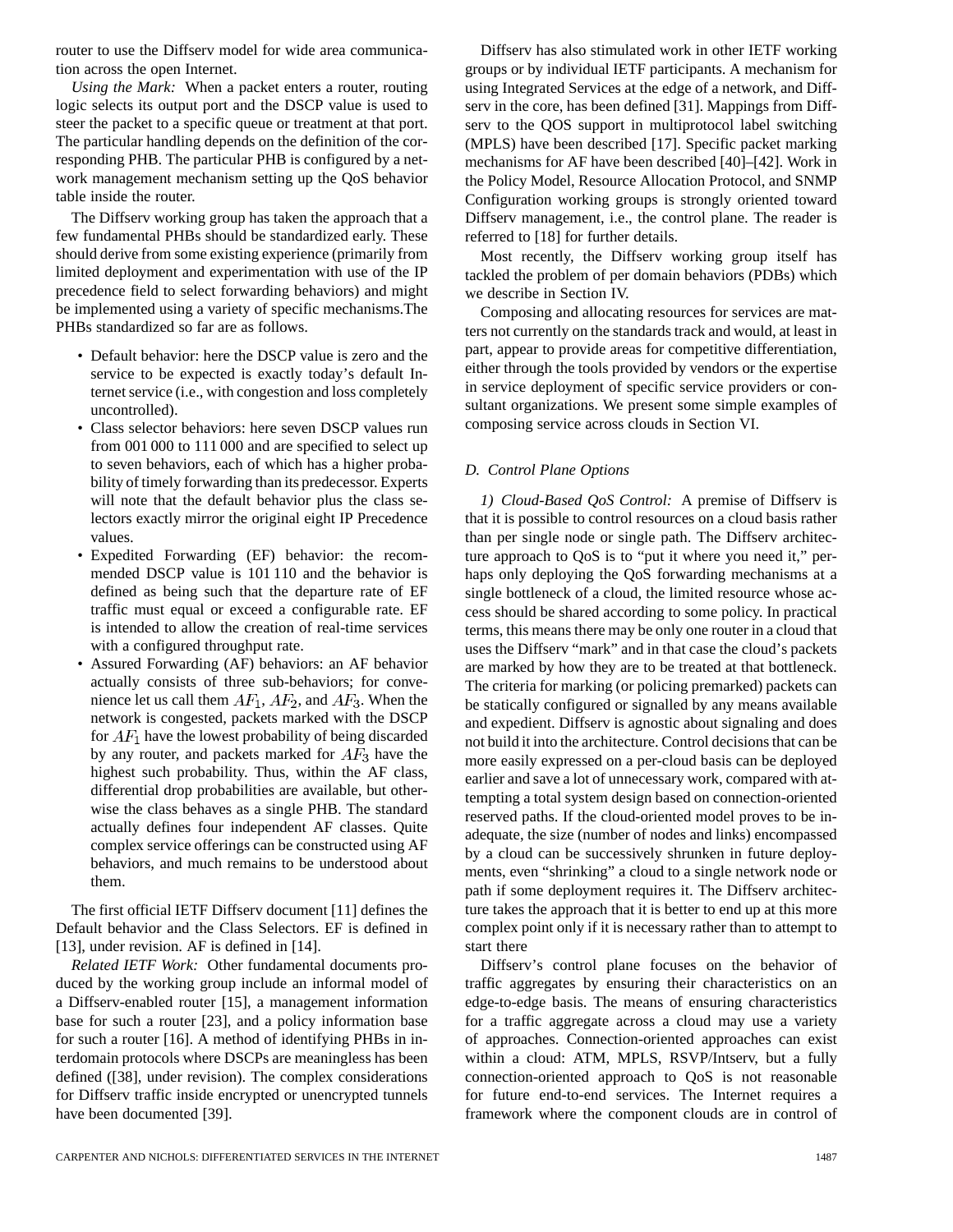their resources and the method used to allocate them. The "edge-to-edge" characteristics of traffic aggregates across a cloud must be quantifiable in fairly simple, measurable terms. These quantifiable characteristics make it possible to build up bilateral agreements and have performance expectations for different traffic aggregates (each associated with a PDB, described in Section IV).

*2) Connecting Network Clouds:* This architecture allows end-to-end services to be constructed out of purely bilateral agreements. Each cloud only needs to establish relationships of limited trust with adjacent clouds, unlike schemes that require the setting of flow specifications in routers throughout an end-to-end path. In practical technical terms, this makes it possible to keep state on an administrative domain basis rather than at every router and makes it possible to confine per-flow state to just the boundary routers. Allocation must follow organizational hierarchies; that is, each organization must have complete responsibility for allocation of traffic resources within its domain. Thus, the allocation architecture is made up of agreements across boundaries as to the amount of each traffic aggregate that will be allowed to pass. This is similar to "settlement" models used today. Note that the construction of these agreements is an administrative matter; they must then be translated into router configuration parameters by a QoS policy management system. These actions take place quite distinctly from the data path (unlike the case of IntServ configuration using RSVP, which takes place along the data path itself).

Cloud connections will follow an incentive structure based on traffic being policed to a specific set of rules as it enters a domain, with the consequences of violating the rules being such that it is in the upstream or sending cloud's best interests to ensure conformance. These rules must be simple to specify (in a contract, for instance) and to measure. We see these as being of the form "Customer *A* can send up to  $R$  b/s of packets marked with a DSCP *P* across interface *I* that will be given transit across Domain *D* with a per-packet delay not to exceed  $T$  ms and a loss rate not to exceed  $L$  between 8 a.m. and 5 p.m. Monday–Friday. Packets with DSCP *P* which exceed  $R$  should have an expectation of being dropped." Over time, signalling between clouds may be developed that allows these agreements to be communicated and altered dynamically, but for the present useful QoS can come about from such simple pre-configured rules. Fig. 4 illustrates this.

QoS between clouds is illustrated in Fig. 5 where an example of the functionality within an enterprise cloud (on the left) is shown connected to an ISP (on the right). The enterprise's border router shapes to ensure conformance while the ISP's border router polices to verify and enforce conformance.

*3) Cloud-Based QoS Example:* When an application in a network wants an enhanced level of QoS and the application has already been determined to be a "worthy" application (via one of the methods described in Section V-B), there are a limited number of considerations (see Fig. 6). First, if source and destination are both in the same network, the decision on granting or denying the request is only dependent on resources within that network. There are a number of op-



**Fig. 4.** Configuring Diffserv on an IP cloud.

tions for making that decision, but they only involve **Me**. This means that **Me** is free to use any desired methodology and technology for handling requests and allocating QoS. Asking for QoS can be explicit (from signalling to human-in-theloop) or implicit (packets that match certain fields or enter the network in a certain place). If the application has one endpoint that is not local, the decision on granting or denying the request must consider the resources that are shared between **Me** and the next network cloud on the path to the other endpoint. If the other endpoint is in **Not-me-1**, then this is simply a matter of staying within their shared limits. If the other endpoint is in **Far Away**, then the request must fit within the limits shared by **Me** and **Not-me-2**, while **Not-me-2** must decide if there is sufficient resource to **Far Away**.

This model is very flexible. Clouds that might appear to be homogeneous by one standard, for example, clouds belonging to Acme Corporation, Dullard University, or Big ISP, might themselves be made up of clouds that are homogeneous by some other set of standards. For example, interior clouds could be delineated as the ATM backbone, the East Coast site, the dormitory networks, or services provided to the same customer by multiple ISPs.

Different sets of rules might apply to different interior clouds. For example (see Fig. 7), rules might note that aggregate flow into the telecommuter cloud should be bandwidth-limited if the connections there are ISDN or lower rate or rules might note that, inside high-bandwidth clouds, VoIP flows are trivial and not worth tracking. Further, rules might not be symmetric across a boundary: the outgoing traffic from a telecommuter cloud might not be bandwidth-limited, while the in-bound traffic to the telecommuter cloud might be strictly limited.

## IV. PDBS: STRUCTURING AGGREGATES TO MEET **EXPECTATIONS**

We have discussed how clouds can be connected to create end-to-end services, but where the clouds are independently administered, we expect that the evolution of the necessary business agreements and future signalling arrangements will take some time. Early deployments are most likely to be within a single administrative domain. The specification of the transit expectations of specific traffic aggregates across clouds both assists in the deployment of QoS within a cloud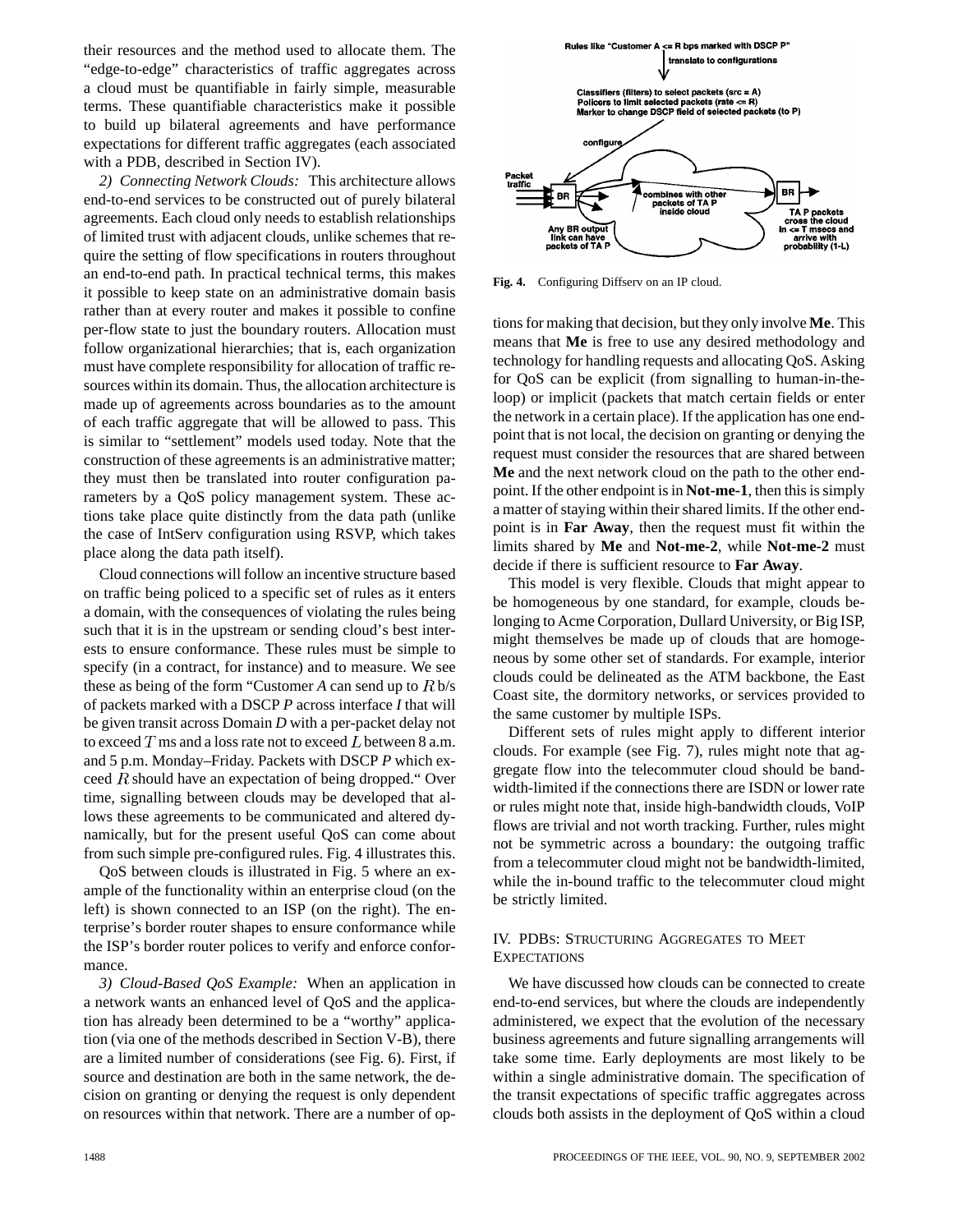

Fig. 5. Connecting IP Diffserv clouds.





and helps enable the composition of end-to-end, cross cloud services to proceed. The IETF has adopted the phrase "per domain behavior" to capture the notion of a precise description, including quantitative parameters, of the service provided to a given traffic aggregate between the edges of a given differentiated services network domain. There is a full discussion of PDBs in [19], on which the following text is based.

A traffic aggregate (TA) is formally defined as a collection of packets with a Diffserv codepoint that maps to the same PHB, usually in a Diffserv domain or some subset of a Diffserv domain, i.e., within a single network cloud. Within a cloud, a TA can be uniquely identified by its DSCP. Then a PDB is defined as the expected treatment that a TA (or set of related TAs) will receive from "edge to edge" of a Diffserv domain. A particular PHB (or, if applicable, list of PHBs) and traffic conditioning requirements are associated with each PDB.





**Fig. 7.** Clouds within clouds.

Each PDB has measurable, quantifiable attributes that can be used to describe what happens to its packets as they enter and cross the DS domain. These derive from the characteristics of the traffic aggregate that results from application of classification and traffic conditioning during the entry of packets into the DS domain and the forwarding treatment (PHB) the packets get inside the domain, but can also depend on the entering traffic loads and the domain's topology. PDB attributes may be absolute or statistical and they may be parameterized by network properties. For example, a loss attribute might be expressed as "no more than 0.1% of packets will be dropped when measured over any time period larger than  $T$ ," a delay attribute might be expressed as "50% of delivered packets will see less than a delay of  $d$  ms," "30% will see a delay less than 2d ms," or "20% will see a delay of less than 3d ms." A wide range of metrics is possible. In general, they will be expressed as bounds or percentiles rather than as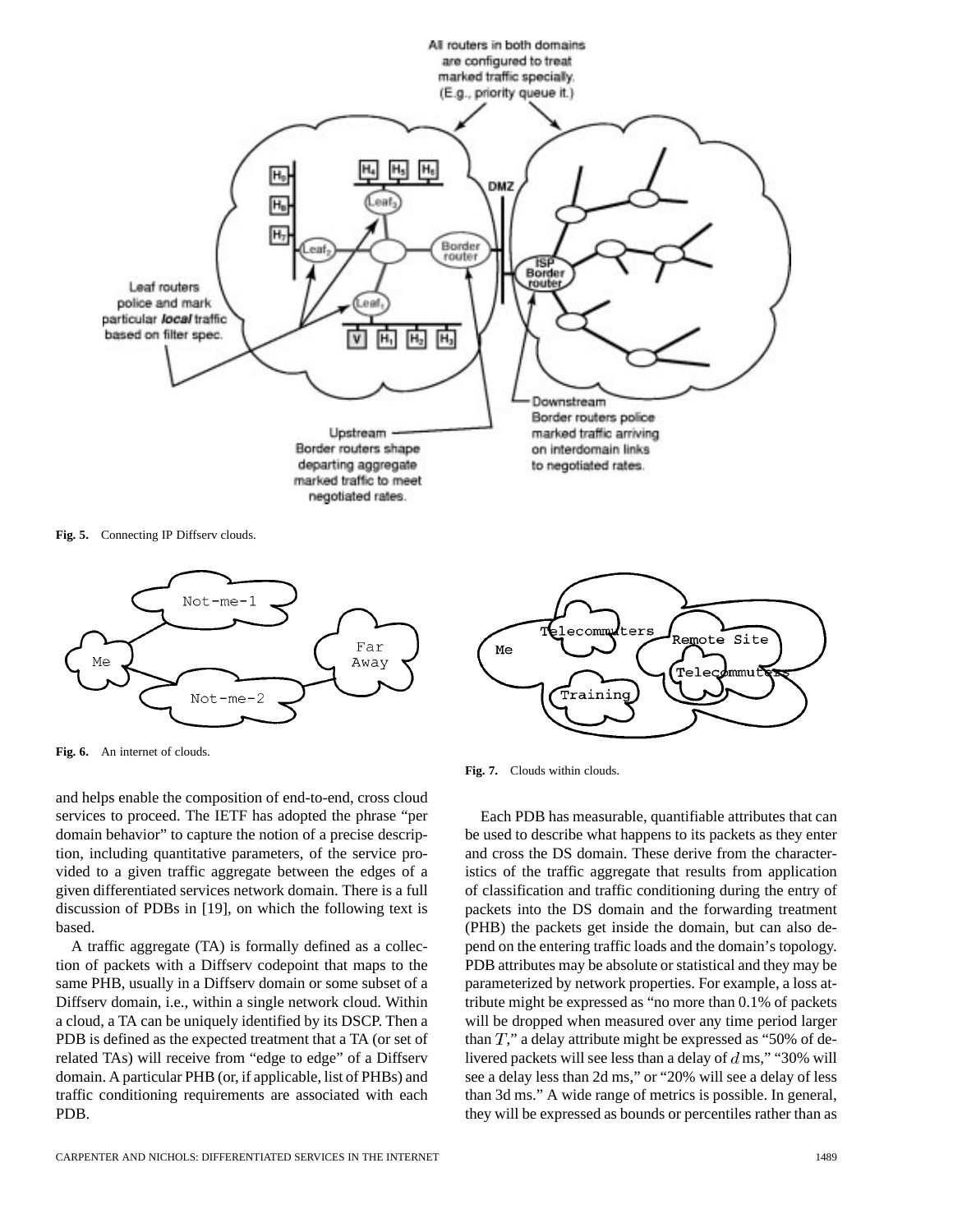absolute values. The configuration of the cloud edge to enforce rules on what goes into a TA and how it should behave temporally is done by the control plane on a very different time scale. Much of this control plane work is still evolving, but examples might include network management tools mentioned in Section III-D. We present some considerations for the control plane in the next section, without entering details of the control mechanisms as such.

There are currently no archival reference examples of PDBs, but some works are in progress [20]–[22].

#### V. REQUIREMENTS FOR ALLOCATION AND CONFIGURATION

#### *A. Control Plane Functionality*

PHBs in the interior of a network cloud are configured to meet operational goals and are not expected to be changed frequently. Decisions as to how much of a particular traffic aggregate can be admitted depend on the resources available in a particular configuration of the cloud's interior. These resources will not be reconfigured on the same time scales on which admission control decisions are made or that provisioning rules could change.

The goal of differentiated services is *controlled* sharing of some organization's Internet bandwidth. The control can be done independently by individuals, i.e., users set bit(s) in their packets to distinguish their most important traffic, or it can be done by agents that have some knowledge of the organization's priorities and policies and allocate bandwidth with respect to those policies. Independent labeling by individuals is simple to implement but unlikely to be sufficient since it is unreasonable to expect all individuals to know all their organization's priorities and current network use and always mark their traffic accordingly. Thus, the architecture requires agents to allocate and control the sharing. One approach designates these agents as bandwidth brokers (BBs) [8] that can be configured with organizational policies, keep track of the current allocation of marked traffic, and interpret new requests to mark traffic in light of the policies and current allocation. Any control plane approach must perform these same tasks so we can discuss the functionality of an allocator architecture without restricting the ways in which a particular allocator might be implemented. In particular, all control plane approaches must contain an allocation component. The work in [8] discusses some subtleties of the tasks of such agents and how they might be hierarchical within an organization and peer across borders. These are primarily areas for research rather than standardization.

*Time Scale Differences:* A PDB's traffic aggregate is characterized by specific edge-to-edge forwarding path performance criteria, but the control plane must configure the QoS tables in each router to produce the correct behavior for each TA. Classification of packets into particular TAs must take place at forwarding speeds, but QoS configuration does not happen at forwarding speeds and may, indeed, take place over very long time scales. Even an extremely dynamic QoS configuration is not expected to cause updates at forwarding rates or even within the lifetime of short microflows. The control plane consists of entities that can produce configuration messages based on information about policy and the state of the network. This information can be detailed or simple and can be obtained in a range of ways. As mentioned in Section III-D, several control-plane configuration mechanisms are being developed by the IETF. This section discusses principles rather than specific mechanisms.

*Static Versus Dynamic:* Most organizations have fixed portions of their budgets, including data communications, that are determined on an annual or quarterly basis while some additional monies might be attached to specific projects for discretionary costs that arise in the shorter term. In turn, service providers must do their planning on annual and quarterly bases and thus cannot be expected to provide differentiated services purely "on call." Provisioning sets up static membership and limits on traffic aggregates while call setup allocates a portion of a traffic aggregate for a single flow's duration. Static levels can be provisioned with time-of-day specifications, but cannot be changed in response to a dynamic message. Both kinds of bandwidth allocation are expected to be important. The purchasers of special network services can generally be expected to work on longer-term budget cycles where these services will be accounted for similarly to many information services today. In addition, there needs to be a dynamic allocation capability to respond to particular events, such as a demonstration, a network broadcast by a company's CEO, or a particular network test. "Dynamic" should cover the range from a telephoned or e-mailed request to a signaled model. Strict static allocations are expected to dominate in initial deployment of QoS.

Preconfiguring of QoS is sometimes construed as "paying for bits you don't use." A more appropriate mindset is paying for the level of service that one expects to have available at any time, not unlike paying for a telephone line. Telephone customers pay an additional flat fee to have the privilege of calling a wide local area or pay by the call. Although a customer might pay on a "per call" basis for every call made anywhere, it generally turns out not to be the most economical option for most customers. It is possible that similar pricing structures might arise in the Internet.

*Allocation:* Allocation refers to the process of making traffic commitments anywhere along this continuum from strictly preallocated to dynamic call setup, and an allocation architecture should be capable of encompassing this entire spectrum in any mix. Allocators have two responsibilities. Their primary one is to parcel out a cloud's traffic allocations and set up its edge or border routers (the allocator function). In this capacity, the allocator may respond to (authenticated) requests and to information about the current state of the interior of the cloud. The other is to manage the messages, if any, that are sent across boundaries to adjacent regions. The first task is one that can be deployed in increasing sophisticated approaches as expertise in the deployment of Diffserv QoS grows. The second task is likely going to be longer in coming, but it can be important to bear it in mind architecturally.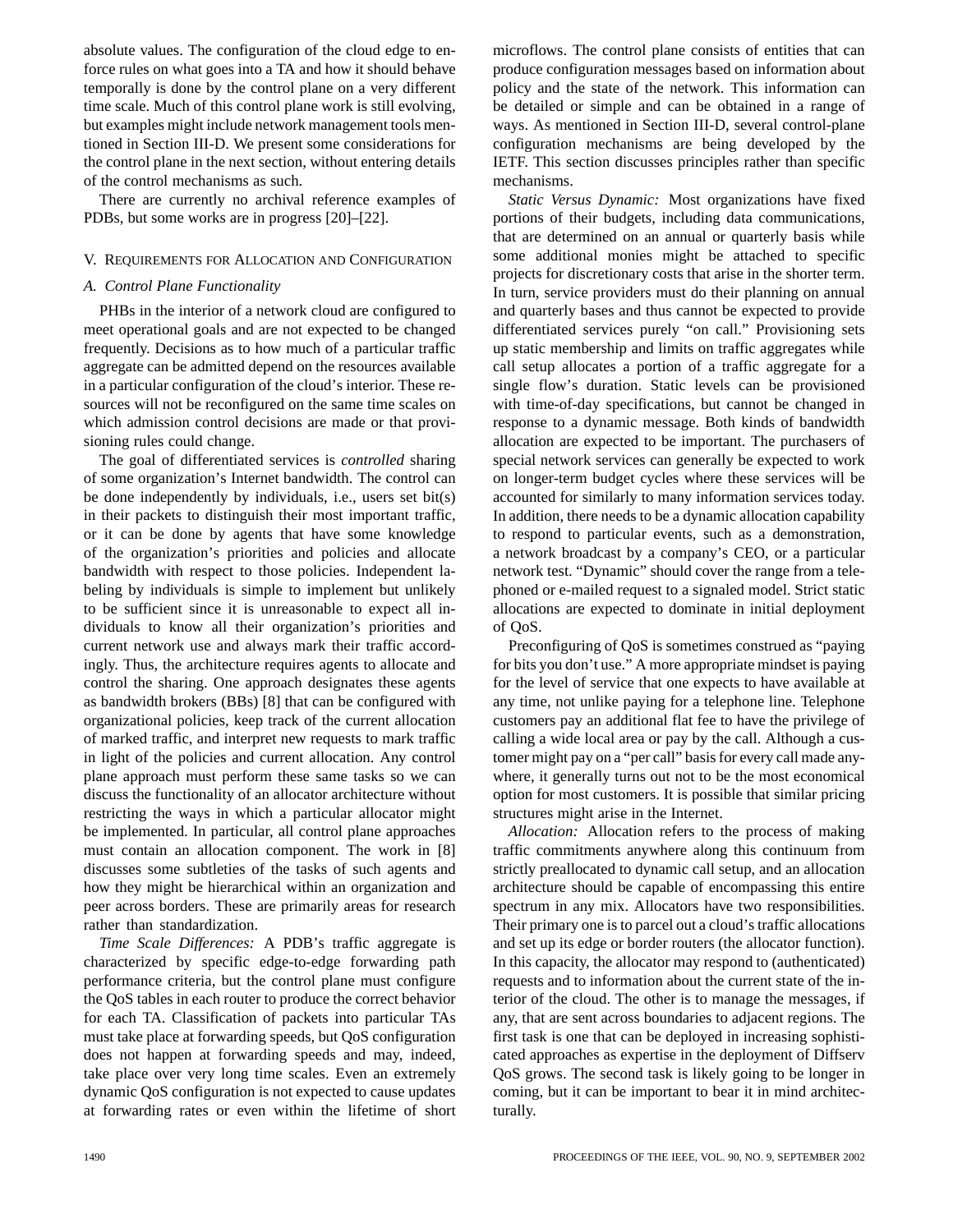

Fig. 8. Basic elements of a Diffserv admission control.

#### *B. General Components*

Fig. 8 shows the components of the admission control and allocation. Note that there is a trusted relationship between the network elements within a network cloud, but not with entities outside the boundary. Whenever a cloud boundary is crossed, it is important to ensure that trust is not violated or to pass trust in a controlled way.

Fig. 8 shows the generality of admission control. For any specific implementation of admission control, a set of questions must be answered. What is the function of the component? How does the necessary information get to the component? In particular, a natural question is how do the border and edge routers know what to mark, police, and shape? Those answers customize a solution, but the general components remain.

*Host:* A host can be divided into an application and a data transfer component. A host asks for permission to send and sends (and receives) packets for a particular TA. The permission asking and granting might be dynamic or preconfigured or implicit. When an application "aims" a request at the network cloud, its physical path includes the edge router. The host always sends its data to the edge router, but it may perform some additional conditioning functions on the data (like marking and shaping).

*Network Cloud:* The network has the responsibility for allocating the cloud. It determines if the resources are available (to that particular user) and grants permission, configures the boundaries of the cloud to relect the rules that apply to the service request, and makes it possible/easy for the requestor to get the right allocator. The network should handle failovers. In handling requests, the network needs to be able to determine the level of authority of the requestor. Two key components are the allocator and, primarily as an enforcement mechanism, the edge router.

*a) Allocator:* Receives requests and generates a response and/or configuration. As discussed earlier, an allocator can be a single entity or a collection of entities. For simplicity, we will treat it as a single entity in this discussion. An allocator has responsibility for parceling out its cloud's totals of each behavior aggregate by configuring the edge routers. An allocator is responsible for configuring the cloud edge in response to a wide range of possible inputs, including: requests, network status, policy database, configured set ups. This allocator might exist as part of a bandwidth broker. Interior configuration should be a nonjob of the allocator although it might take messages from interior that cause reconfiguration of the edge.

The allocator generates responses to requests, plus configuration actions. There are a number of ways edge router configuration can be done, some of which do not require that the allocator know the specific address/location of the edge router. For example, the allocator might send a "cookie" to a host (sender or receiver), thus passing the trust across the boundary in a limited-use cookie. The allocator might multicast the configuration information to all the boundary routers. If the allocator knows the specific router to be configured for Diffserv, the information can be unicast (e.g., using SNMP, COPS-PR). Finally, the allocator might do nothing in the case of a preconfigured allocation, except to keep track of the resources allocated.

*b) Edge Router:* The edge router must be capable of being configured to classify and police flows into behavior aggregates. Its range of capabilities can vary somewhat. In general, it will need to know how to forward a request message to the device which is doing allocation. An edge router might be configured in a number of ways. It can terminate the request or it can pass it on to the allocator. Termination might just result in the edge router configuring itself to handle the request (perhaps if it meets certain criteria) or the edge router may be preconfigured to handle certain requests. Either of these cases could result in a response message to the host.

In some scenarios, a **server** host may participate in these mechanisms in much the same way as an edge router or it may cooperate very closely with an edge router to ensure that traffic aggregates receive appropriate QoS to the very end of their network path to or from the server.

*Request:* Requestors include hosts, applications, users, system/network administrators, and trusted signals. Requests need to include the requestor's identifying information as well as information that identifies the flow, microflow, or behavior aggregate for which the request is intended. The requestor need not be either the source or destination of the request. A request is expected to contain such information as rate and burst of the target packet flow and the time period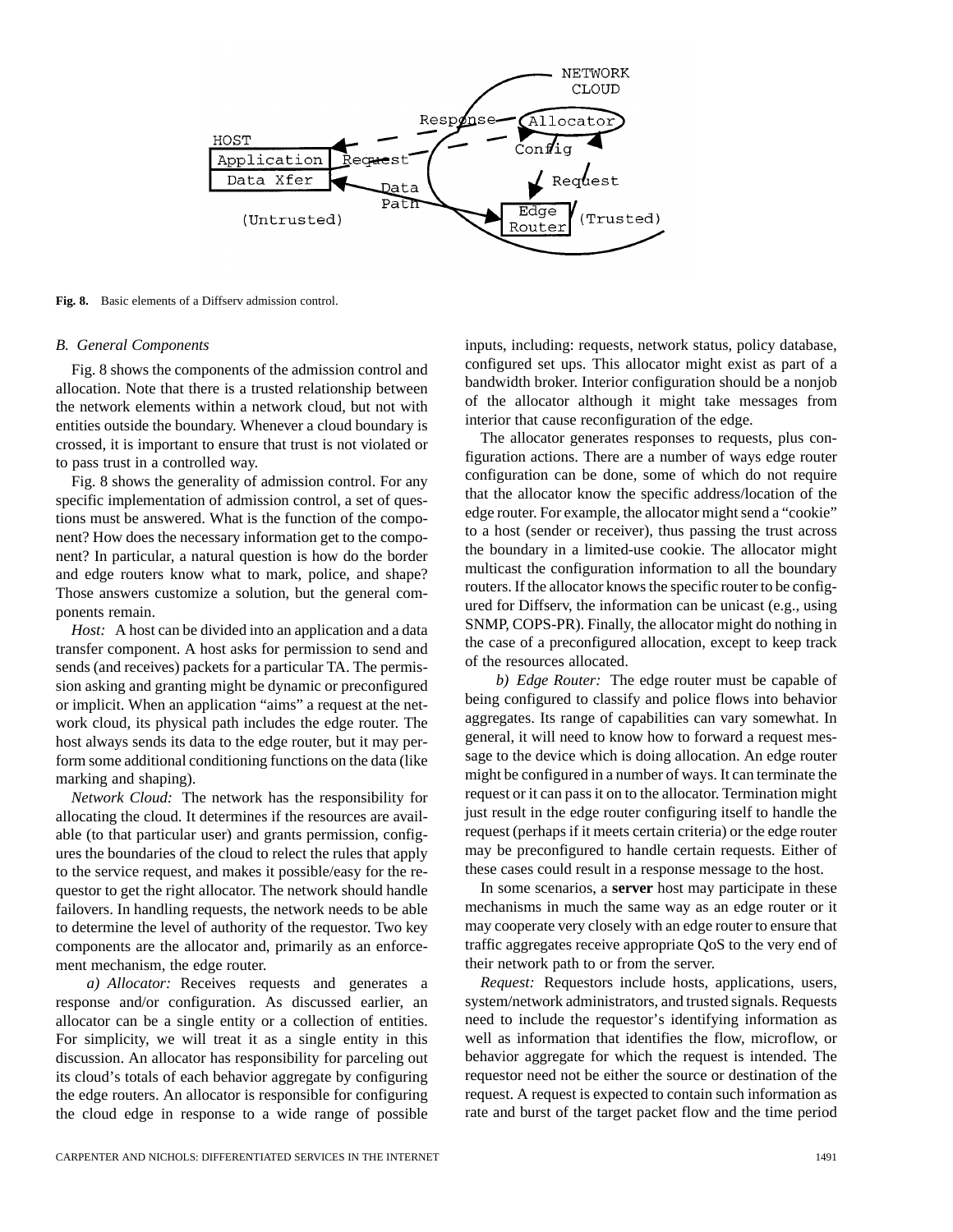

**Fig. 9.** Request from many sources.

when the request is to be serviced. Requests can come from many sources (see Fig. 9) since Diffserv remains agnostic about what signaling method, if any, is used.

*Considerations in Building Services:* In a simple Diffserv model, an allocator is configured by a network administrator with information about what microflows should be admitted to the TAs of which PDBs and what sort of traffic conditioning, if any, should be applied to these. The allocator pushes this information out to the appropriate edge router(s). This could be done through SNMP, COPS, or proprietary interfaces, the choice of which is unimportant here. This microflow state is only kept at the edge/border routers where packets aremarked with DSCPs and traffic conditioners are employed. In a more complex allocation model, the packet forwarding path does not change, just the way the allocator gets its information. In one approach, edge/border routers query the allocator when unmatched packets arrive with a DSCP that is not the default value, but this might have problems with denial-of-service attacks. Network management/alert signals should be generated for: drops by DSCP, alerts for exceeding rate allocations. The Diffserv MIB [23] will be the primary tool for this.

#### VI. DIFFSERV AND PATH CONSTRAINTS

Path constraints, through QoS routing [24], [25], MPLS [17], or metric setting, are control plane techniques that a network operator may use in conjunction with the Diffserv architecture in order to select or prefer a particular path across a network. The authors believe that such techniques, when employed, should allow IP routing to select alternative paths in the case of failure, maintaining IPs resiliency. The Diffserv architecture is founded on the Internet model of clouds and boundaries or edges, not a cirucit or path-based model. As we have seen, service levels are set up to hold across a cloud, not a particular path. It is up to the individual network administrator to determine *how* to ensure that service levels are met. For example, the operator of ISP *X* may feel confident that delay across the network is under 1 ms 99.99% of the time and thus has no need to constrain paths according to the mark in the packet. Packet delay due to forwarding congestion can be strictly bounded by use of a DB PHB at each



**Fig. 10.** Telephony example for single-campus and single-administrative domain.

network router and the worst case value is simply that of the worst case path. On the other hand, the operator of Company *A*'s network may want to constrain the DB-marked packets to the higher bandwidth paths of the corporate network (even when the path may be longer in hops) as well as bound the delay of the forwarding treatment.

How reasonable is it guarantee voice level service across an IP network without selecting the paths? Recent measurements of Tier 1 ISPs show that, 99.99% of the time, routing is stable and the delay variation (or jitter) is less than 1 ms [26]. Related measurement and analysis has shown that it is possible to do better [27], [28], and some of the recommendations have been implemented by router vendors. This improves the routing convergence times and decreases the number of (already rare) excess rerouting events.

Typical voice codecs produce one packet (in the 60–200-byte size range) every 20 ms. Traversing a Tier 1 ISP only adds 1 ms of buffering, or play-out, delay. Telephony play-out delays can reasonably be made as large as 100 ms. Video codecs produce frames (larger packets) every 30–100 ms again, easily accomodated provided sufficient bandwidth is available. Thus, conditions sufficient for IP telephony exist in the network backbone of Tier 1 ISPs even without forwarding path differentiation. Diffserv QoS techniques can be used to ensure that DB-marked packets pass through the possibly congested access links without violating delay bounds. For more discussion of Diffserv QoS for circuit replacement applications, see the work in progress [21].

When and how to use IP path constraint techniques in conjunction with differentiated services QoS is both complex and controversial (in terms of where and whether it is needed), and it is too soon to attempt to do the topic justice.

## VII. EXAMPLES:VOICE OVER IP

In Section I, we began with a discussion of how different the Internet is from the global telephony network. It seems appropriate to end with a discussion of how the Internet might subsume some of telephony's functionality.

#### *A. Simple Campus Telephony*

This example is based on the premise that inside a high-bandwidth cloud VoIP flows are trivial and not worth tracking. For such a network, it must be possible to configure the network so that there is a delay bound (DB) PHB [29] at each network node sufficient to handle all calls. In this case, the procedure becomes: when a call is initiated, check if its destination is within the cloud, e.g., **me**. If so, just admit the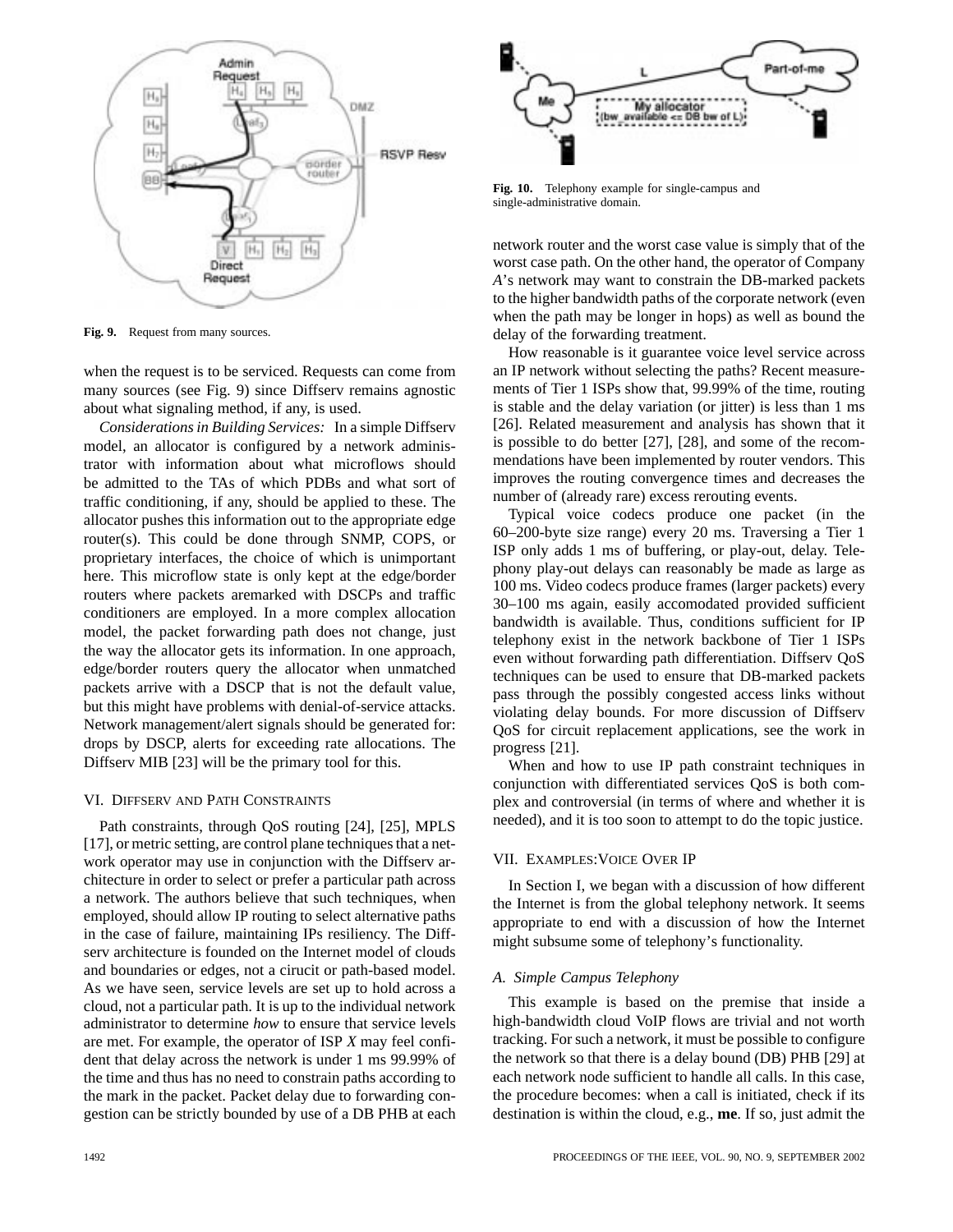

**Fig. 11.** Telephony example between IP clouds of different administrative domains.

call. If not, refuse the call (or do "something else"). It may be useful to set up a classifer on the edge router to ensure no "spoofing" by nontelephony traffic, but, since the bandwidth for a call is so small, there is little incentive for spoofing and perhaps no real cost to the network. The bandwidth does need to be policed, either explicitly or implicitly. Fig. 10 illustrates this case and that of the next subsection.

#### *B. Voice Between (Administratively Same) Clouds*

This is similar to the previous example, but here connections are only tracked in the areas of limited resources: the boundaries between clouds. Consider two bandwidth-rich clouds connected by a low-bandwidth link **L**. The low-bandwidth link can be configured with a DB PHB allocation that gives a sufficiently low probability of "busy" (*bw\_available*) within the bandwidth of the link. This bandwidth can be determined using traditional Erlang models, though it is upper bounded by the maximum amount of DB that can be configured on link **L**. When a call is initiated, check its destination. If it is in the other cloud, check  $(bw\text{-}available - call\text{-}bw) \geq 0$ . If not, refuse the call. If yes,  $bw$ <sub>-</sub> $available$  =  $call$ <sub>-</sub> $bw$  and proceed.

#### *C. Voice Across Clouds*

Fig. 11 shows this case. Each cloud tracks connections only in the areas of limited resources, e.g., the link to the "next cloud." Assume that the link is configured for a DB PHB sufficient to handle all outside calls most of the time (*bw\_available*). Similar to the case in Section VII-B, Erlang models can be used. When a call is initiated, check its destination. If the destination is **not-me**, check  $(bw\_{available}$  –  $call_bw$ )  $>= 0$ . If not, refuse the call. If yes, signal/message "next cloud" and wait for reply. If reply is positive,  $b$ w\_available –  $=$  call\_bw and proceed.

If the hosts are signaling, e.g., using RSVP or a variant, the control messages can be intercepted at the edge device and sent to the cloud's allocator. The allocator configures the edge router and, when necessary, the border router or sends messages from the border router. Several methods have been proposed for doing this; it is not important to the forwarding path which is chosen.

#### VIII. GOING FORWARD

At this writing, production use of Diffserv is limited, but more products with some level of Diffserv support are entering the market. Vendors have been quick to incorporate basic Diffserv features into their products, which now gives

us a rich venue for experimentation, now well under way, and for progressive operational deployment as experience accumulates. Since Diffserv can be incrementally deployed, with no requirement for synchronized deployment, we can expect to see it slowly diffuse throughout the network as routers, servers, and management systems progressively acquire Diffserv functionality. The success of Diffserv has been to use minimal standardization of the forwarding path primitives that are needed for a wide range of QoS purposes. This approach was well placed in the history of the Internet that builds on running code, incremental deployment, separation of the forwarding and control plane, and approaches that are no more complex than needed. Diffserv's DSCP and PHBs build on past experience with the former IP precedence bits and simple differential queuing. This is the time for deploying alternate approaches to solve the real QoS problems. The feedback from this "reality check" should provide the impetus for future standardization approaches.

It is our opinion that the next phase of Diffserv development will appropriately take place outside of the standards bodies and will, instead, come more from collaborations between networks intererested in rolling out Diffserv and vendors interested in making Diffserv-capable products. The IETF has provided a solid toolkit for the next phase to use, and deployment experience and markets will drive the next phase.

#### ACKNOWLEDGMENT

One of the authors, K. Nichols, would like to note the influence of V. Jacobson, through several years of collaboration on Diffserv, on many of the words and ideas that she contributed to this paper. Some text has been adapted from [30] and [19]. The authors are grateful to the many active participants in the IETF Differentiated Services working group and to successive IETF Transport Area Directors A. Romanow, S. Bradner, and A. Mankin.

#### **REFERENCES**

- [1] V. Paxson and S. Floyd, "Wide area traffic: The failure of poisson modeling," *IEEE Trans. Networking*, vol. 3, pp. 226–244, June 1995.
- [2] W. E. Leland, M. S. Taqqu, W. Willinger, and D. V. Wilson, "On the self-similar nature of ethernet traffic," in *Proc. ACM SIGCOMM'93*, 1993, pp. 183–193.
- [3] S. McCreary and K. Claffy. (2000) Trends in wide area IP traffic patterns. [Online]. Available: http://www.caida.org/outreach/papers/
- [4] D. D. Clark, "The design philosophy of the DARPA internet protocols," in *Proc SIGCOMM'88*, vol. 18, Aug. 1988, pp. 106–114.
- [5] J. H. Saltzer, D. P. Reed, and D. D. Clark, "End-to-end arguments in system design," in *Proc. ACM TOCS*, vol. 2, Nov. 1984, pp. 277–288.